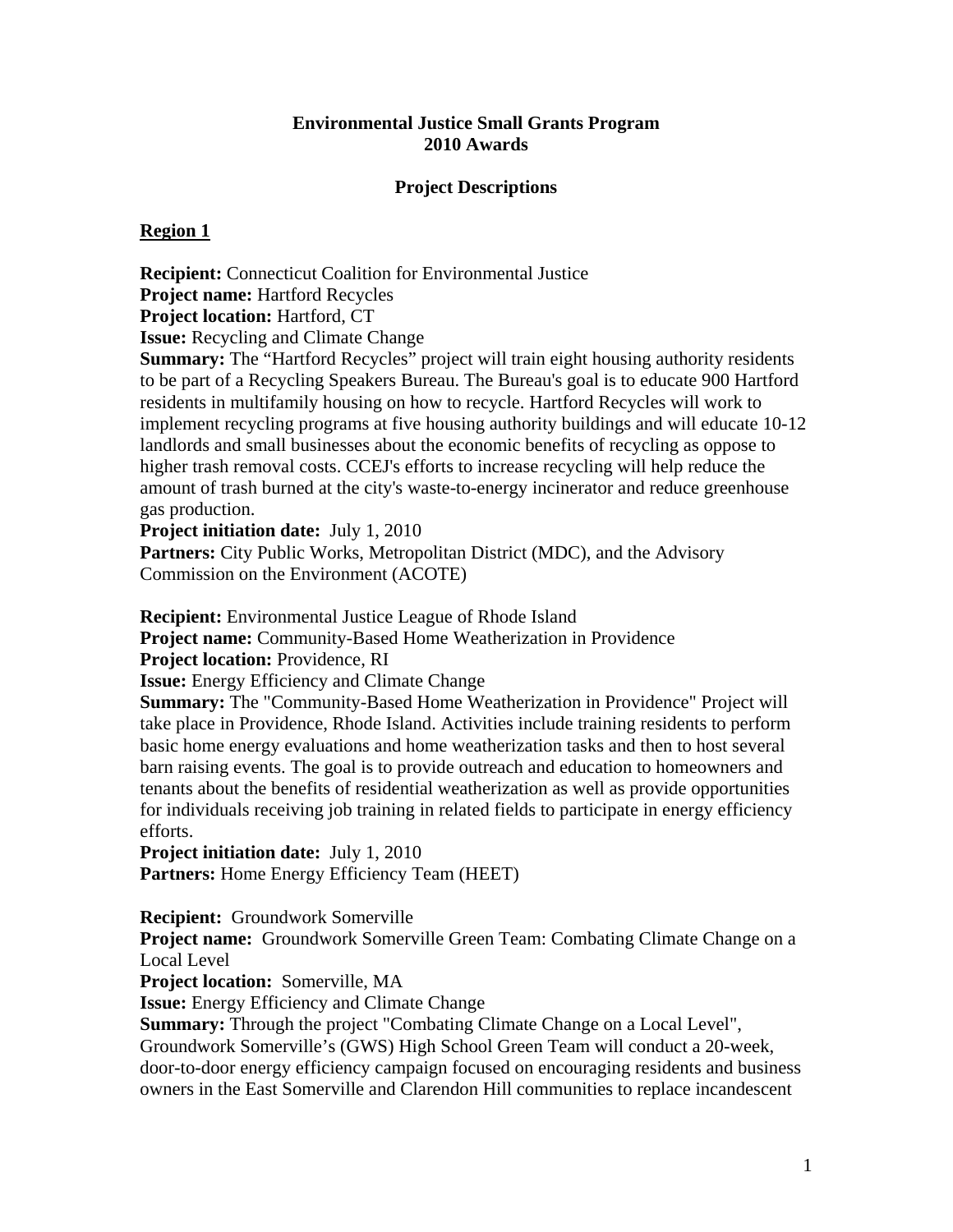light bulbs with more energy efficient compact florescent light bulbs. The Green Team also will host three "Energy Education Fairs." The fairs will focus on reducing home energy consumption, implementing energy-efficiency measures, and highlighting critical links between home energy use and climate change impacts. The goals of the project are to build awareness and provide practical instruction about home energy efficiency and how it relates to global climate change.

### **Project initiation date:** July 1, 2010

Partners: Somerville Climate Action, the City of Somerville Office of Sustainability and Environment's, Somerville Community Access Television, and East Somerville Main **Streets** 

**Recipient:** Boston Public Health Commission

**Project name:** Boston Safe Shops Project

**Project location:** Boston, MA

**Issue:** Promote use of pollution reducing alternative products in neighborhood shops **Summary:** The Boston Safe Shops Project is designed to protect the health and well being of workers in small automotive repair shops and the neighborhoods in which they are located by preventing air pollution, promoting green job growth, and connecting workers with education and health care resources. Grant funds will be used to offer a new and important component to this project - a skills training program leading to certification on repair and maintenance of hybrid vehicles. This training will act as an incentive to implement pollution reducing alternative products in neighborhood shops.

**Project initiation date:** July 1, 2010

Partners: Boston Auto Repair Shops, Safety-Kleen, and Automotive Career Development Center

**Recipient:** Chelsea Neighborhood Development

**Project name:** Cleaner Chelsea Campaign

**Project location:** Chelsea, MA

**Issue:** Recycling

**Summary:** "Cleaner Chelsea Campaign" will educate residents about new trash collection procedures, reduce litter on the streets, and increase recycling tonnage in Chelsea. Through community and City partnerships, the Cleaner Chelsea Campaign will coordinate city-wide public outreach and education about recycling which will include home visits, distribution of recycling bins, and house meetings. The project goal is to increase recycling from 7% to 14% citywide.

**Project initiation date:** July 1, 2010

Partners: City of Chelsea, Chelsea Green Space, and Interact Club

**Recipient:** Groundworks Lawrence

**Project name:** GreenStreets-Planting Trees to Address Climate Change

**Project location:** Lawrence, MA

**Issue:** Heat island effect, storm water runoff and erosion, and air quality

**Summary:** The GreenStreets Tree Planting Program works to increase vital tree cover in a sustainable manner in the City's densely populated, low-income urban environments. Groundworks Lawrence works directly with homeowners to increase the urban tree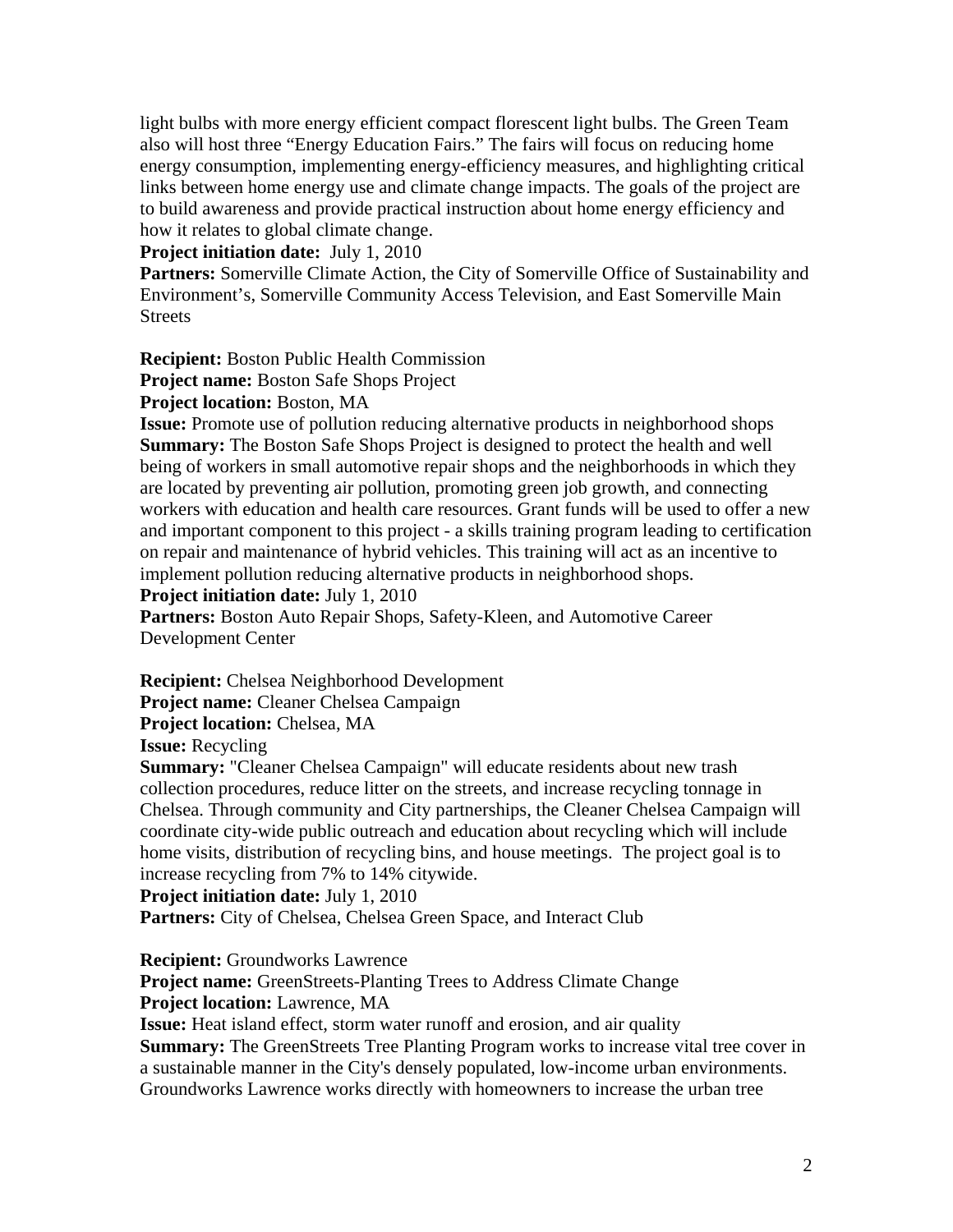canopy by providing educational workshops, technical assistance, and supplies free of cost. The GreenStreets Tree Planting Program seeks to address the impacts of climate change by increasing the urban tree canopy which will sequester and absorb carbon dioxide. An increase in the urban tree canopy also mitigates the heat island effect by reducing energy costs, decreases storm water runoff and erosion, and improves air quality.

## **Project initiation date:** July 1, 2010

Partners: National Park Service, City of Lawrence, MassDEP, and YouthBuild

**Recipient:** Central Maine Community Health Corp/Healthy Androscoggin **Project name:** New Mainer Healthy Homes Advocacy and Education Project **Project location:** Lewiston, ME

**Issue:** Healthy Homes – free of lead, pests, mold, and harmful pesticides **Summary:** The "New Mainer Healthy Homes Advocacy and Education" Project will help New Mainers, resettled immigrant families, understand their rights to quality housing that is free of lead, pests, mold, and harmful pesticides. The overall purpose of the project is to empower New Mainers with the knowledge to protect their families from these environmental hazards. The goals of the project will be achieved by utilizing the Healthy Homes Healthy Families community partnership and will include education, home visits, and recruiting and training of Neighbor-to-Neighbor community educators. **Project initiation date:** July 1, 2010

Partners: Healthy Homes Healthy Families Partnership – Catholic Charities of Maine, United Somali Women of Maine, St. Mary's Health System Nutrition Center, the Cities of Lewiston-Auburn's Community Development Departments, University of Maine, Advocates for Children, and Bates College

## **Recipient:** Worcester Roots

**Project name:** Toxic Soil Busters: Soil Science Research for Healthy Neighborhoods **Project location:** Worcester, MA

**Issue:** Lead soil contamination

**Summary:** Through the project "Toxic Soil Busters: Soil Science Research for Healthy Neighborhoods," Worcester Roots will investigate the effectiveness of low-cost remediation methods for lead soil contamination. The project will involve the implementation of low-cost remediation techniques, soil science research, and GIS data mapping. Participants of Worcester Roots' lead safe landscaping program will partner with researchers from institutions of higher education to learn scientific methods and implement activities. Worcester Roots will produce written materials to aid residents and community based organizations in implementing techniques based on research findings. **Project initiation date:** July 1, 2010

Partners: Clark University and Worcester Polytechnic Institute

**Recipient:** Providence Community Opportunity Corporation **Project name:** Public Housing Recycling for Elderly/Disabled **Project location:** Providence, RI **Issue:** Reducing solid waste, diminishing carbon emissions, and reducing toxic materials.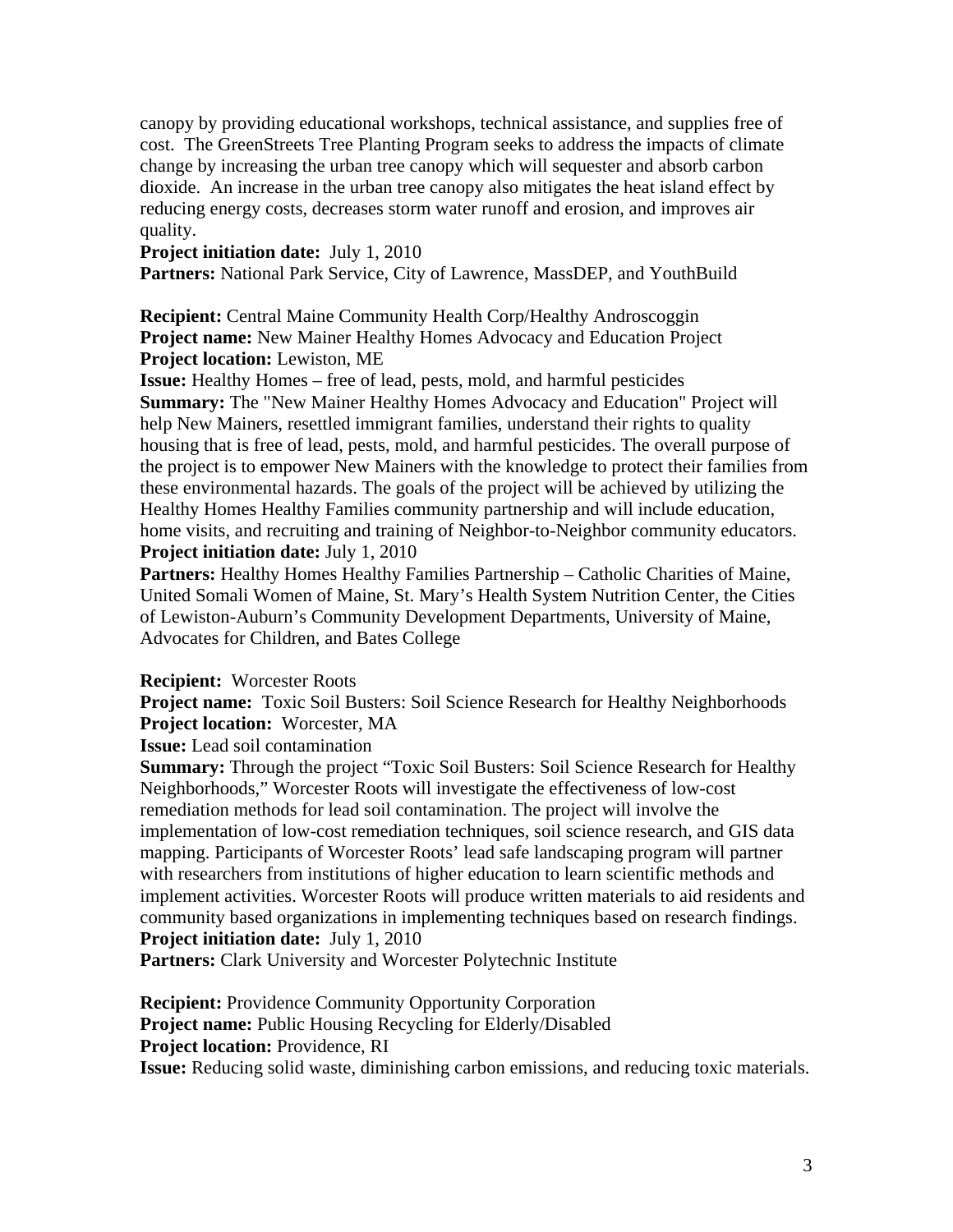**Summary:** The "Public Housing Recycling for Elderly/Disabled" Project will take place in Providence, Rhode Island. Activities include providing education and outreach about solid waste, recycling, and its effects on the environment, creating recycling centers in Providence Housing Authority's high rise developments, and working with elected floor captains to collect recyclable materials. The goal is empower public housing residents to improve and impact the local environment by reducing solid waste, diminishing carbon emissions, and reducing toxic materials.

## **Project initiation date:** July 1, 2010

Partners: Providence Housing Authority, Environmental Justice League of Rhode Island (EJLRI), and City of Providence

**Recipient:** Main South Community Development Corporation

**Project name:** Building Community Participation in Clean Energy and Infrastructure Projects in Worcester's Kilby/Gardener/Hammond Neighborhoods

**Project location:** Worcester, MA

**Issue:** Clean Energy and Green Infrastructure

**Summary:** The project "Building Community Participation in Clean Energy and Green Infrastructure Projects" will assist residents of the Kilby/Gardener/Hammond neighborhood in developing knowledge about the clean energy and green infrastructure sectors to positively impact their quality of life and health. Knowledge about these sectors will empower the community to meaningfully participate in future development projects in their neighborhood. Particular attention will be paid to the involvement of neighborhood youth through local schools and the Boys and Girls Club. An additional benefit will be the introduction of green job networks, as residents interact with professionals and are introduced to green job skills training offered by local community colleges.

## **Project initiation date:** July 1, 2010

**Partners:** University Park Campus School (UPCS), the Regional Environmental Council (REC), the Worcester Tree Initiative (WTI), the City of Worcester Department of Public Works, The Boys and Girls Club or Worcester, the Commonwealth of Mass Division of Energy Resource (DOER) Green Communities Division, and Clean Water Action

## **Region 2**

**Recipient:** UPROSE, Inc.

**Project name:** The Sunset Park Clean Air, Clean Water, and Climate Health Initiative **Project location:** Brooklyn, New York

**Issue:** To address local air and water concerns with an emphasis on climate change. **Summary:** Educating and engaging the community residents of Sunset Park (Brooklyn, New York) around water quality, air quality and climate change issues. The project will measure and map local air pollutants for sulfur dioxide (SO2), nitrogen dioxide (NO2) and carbon monoxide (CO) using mobile air monitoring equipment. Also, the project will collaborate with students at the Sunset Park High School and local middle school on a project to test tap water and local waterways for contaminants such as lead, mercury, pesticides, bacteria and nitrates. The recipient will incorporate local climate change adaptation into the project discussion to help residents understand the relationship of their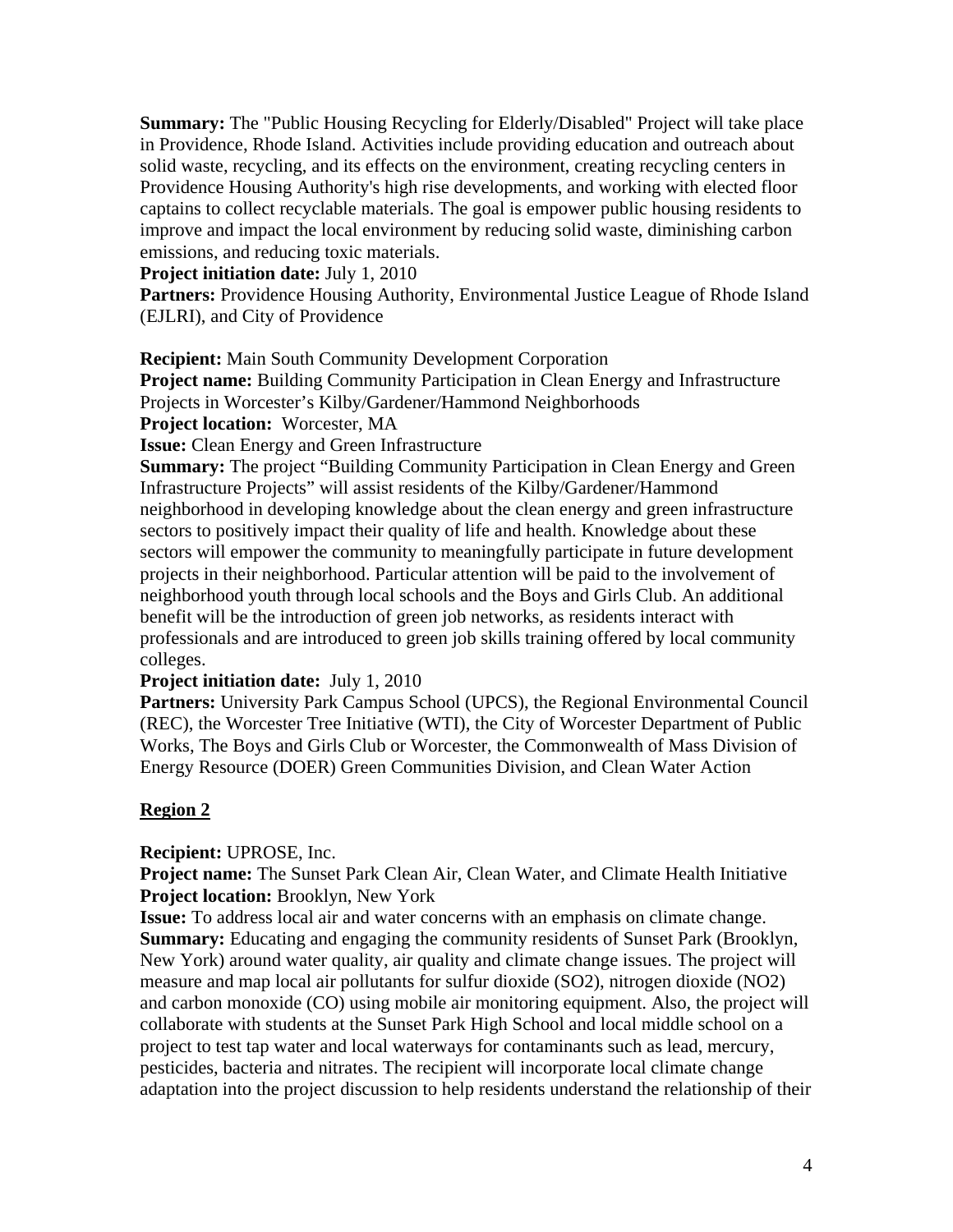environment and the implication of a changing global climate on the natural resources (such as air and water).

**Project initiation date:** June 1, 2010

Partners: Youth at the Sunset High School and local middle school, M.S. 88

**Recipient:** Cypress Hills Local Development Corporation

**Project name:** Cypress Hills Verde: Retrofit and Weatherize Homes throughout Cypress Hills

**Project location:** Brooklyn, New York

**Issue:** To educate and assist Cypress Hills residents on home energy practices, through retrofits and weatherization, so that homeowners and renters can reduce their energy costs as well as enjoy safe and green healthy living spaces.

**Summary:** Conducting energy audits and educating homeowners and renters located in the Cypress Hills area of Brooklyn, NY to increase their overall energy efficiency to make the Cypress Hills neighborhood a green, safe healthy and livable community. The recipient will investigate the air quality inside homes and survey residents regarding issues of air quality and respiratory health. Also, the applicant will educate homeowners on ways to reduce water usage in their homes via home energy retrofits and weatherization as well as educate residents on ways to reduce the amount of toxins released into the local water system by using non-toxic cleaning supplies and properly disposing of harmful materials. Furthermore, the project will assist young people from the neighborhood by offering green jobs training opportunities, thus providing participants with the skills to conduct home energy audits and basic weatherization. **Project initiation date:** June 1, 2010

Partners: Pratt Center for Community Development, Community Environmental Center and Green City Force

**Recipient:** Rocking the Boat, Inc.

**Project name:** Rocking the Boat Job Skills Apprenticeship Program

**Project location:** Bronx, New York

**Issue:** To provide job skills training to inner city youth while addressing the multiple environmental issues of the Bronx River.

**Summary:** Educating apprentices on the causes, effects, prevention and reduction of water pollution in the Bronx River. Apprentices will learn data collection techniques and apply these in their sampling of the waterbody. Also, the apprentices will provide results to the New York City Department of Environmental Protection to assist the local agency in identifying areas (in the Bronx River and along the shoreline) whereby solid waste materials need to be removed for proper disposal. This job skills training program will teach volunteers the following: how to build and repair the organization's boat fleet which is used to conduct the water monitoring sampling; prepare oyster habitats in the Bronx River; and assist with a reef enhancement project and monitor its effectiveness in slowing the rate of motion (subsidence) and compaction of the river bottom. **Project initiation date:** June 1, 2010

**Partners:** Bronx River Alliance, Natural Resources Group, NYC Department of Parks and Recreation, Lehman College Laboratory for Marine and Estuarine Research (LaMER), NY/NJ Baykeeper, New York City Audubon Society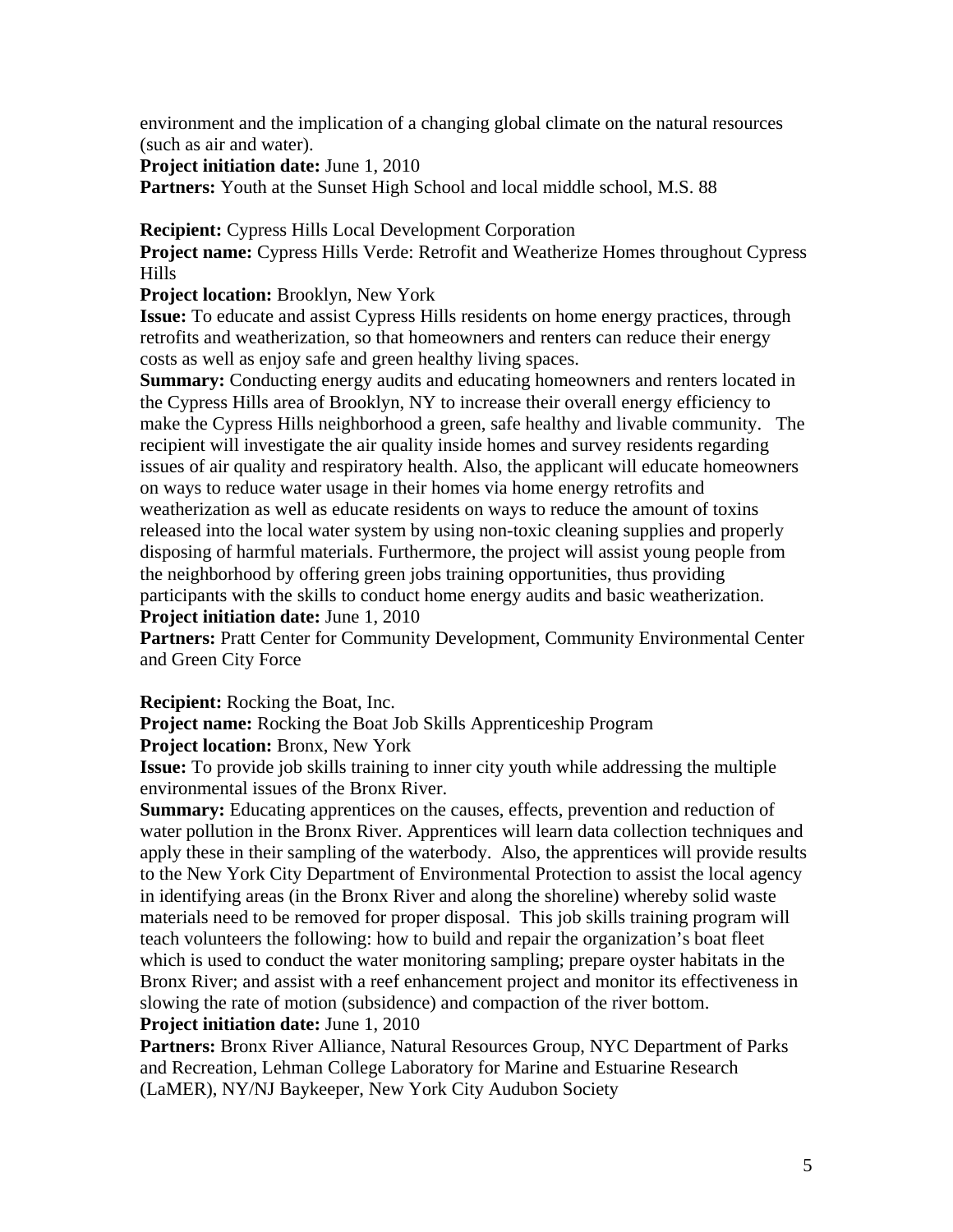**Recipient:** West Harlem Environmental Action, Inc.

**Project name:** Community Climate Change Readiness Campaign

**Project location:** New York, New York

**Issue:** To identify and address the problems posed by climate change in Northern Manhattan.

**Summary:** Organizing stakeholders in Northern Manhattan, New York, to develop a community-based climate change readiness plan. The recipient will work with New York State and New York City agencies as well as local community members to develop a climate change readiness planning process that will address specific concerns in Northern Manhattan. Using collaborative problem solving techniques, the recipient will identify the local challenges posed by climate change (i.e., sea-level rise and extreme weather events) on this community through a survey and needs assessment, and in turn share this information and partner with government agencies to address the specific environmental and public health risks challenges associated with water quality protection, wastewater treatment, solid waste management, and coastal zone flooding. **Project initiation date:** July 1, 2010

**Partners:** Columbia Center for Children's Environmental Health, Metropolitan Transit Authority, New York State Department of Environmental Protection, New York City Housing Authority, New York City Department of Health and Mental Hygiene, New York City Department of Environmental Protection, Mayor's Office of Long-Term Planning and Sustainability, and local tenants associations, and local waterfront businesses.

## **Recipient:** Citizens' Environmental Coalition

**Project name:** Training Mega-Landfill Neighborhoods to Lead Themselves in Air Quality Awareness and Environmental Stewardship, including Climate Change **Project location:** City of Geneva, New York

**Issue:** To increase community involvement and understanding of the environmental, health, and climate change aspects associated with landfills (with a special focus on air quality) so that citizens, students, teachers and community activists can contribute solutions on how to control, reduce or eliminate the threat of living with these hazards. **Summary:** Educating and identifying the environmental, public health, and climate change issues associated with the Seneca Meadows Landfill in the City of Geneva, New York The recipient will conduct air quality screening to monitor the fugitive emission gases from the landfill. The air monitoring study will be used to determine if the air quality near those residents surrounding the landfill are within national air quality standards. Furthermore, the applicant will educate residents on solid waste disposal practices and develop a waste management plan to reduce the landfill waste intake. **Project initiation date:** June 1, 2010

Partners: Citizens of Seneca County and Finger Lakes Zero Waste Coalition

**Recipient:** Hudson River Sloop Clearwater

**Project name:** Promoting Climate Justice in Hudson River Cities **Project location:** Peekskill, Beacon, Poughkeepsie and Kingston (New York)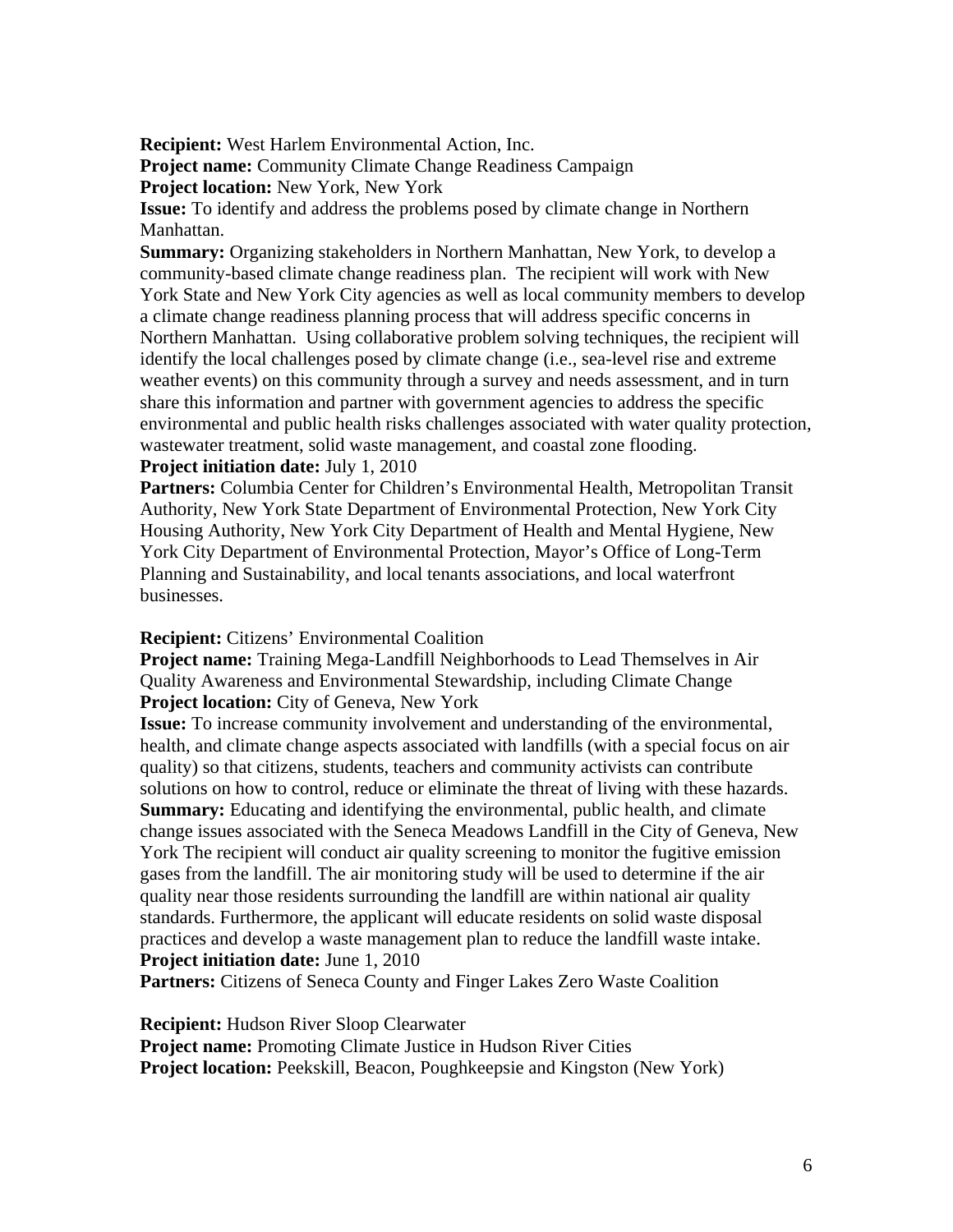**Issue:** To increase awareness among communities regarding environmental and public health risks associated with climate change, specifically through increased severity of storms, flooding and drought, heat impacts, food security and other essential services; and to engage area businesses, institutions and municipal governments to consider climate change in their emergency preparedness plans.

**Summary:** This project seeks to increase knowledge of environmental and public health issues for residents located in Peekskill, Beacon, Poughkeepsie and Kingston. The recipient will conduct Climate Justice Assessments for each community, which will be developed by engaging residents on local water quality, air quality, solid waste management practices, toxic substances management, and pesticide applications, with an emphasis on climate change.

**Project initiation date:** June 1, 2010

**Partners:** Rondout Creek Watershed Council and Fall Kill Watershed Committee

**Recipient:** Buffalo Niagara Riverkeeper

**Project name:** Riverwatch Volunteer Waterway Monitoring Program **Project location:** Erie County, New York

**Issue:** To improve the water quality throughout the Niagara watershed, and increase access to these waterfronts for those residents living in nearby impoverished neighborhoods.

**Summary:** The purpose of this project is to increase awareness for community residents in Buffalo and Niagara Falls, New York on the environmental harms and risks associated with their local waterways. The recipient will conduct water quality sampling and monitoring at the local waterways within the cities of Buffalo and Niagara Falls. Results will be used to help community residents find solutions to address the environmental problems facing their local waterways. Furthermore, the recipient will educate residents on the historical and current industrial toxins which have polluted these waterbodies and the harmful affect these contaminants have on local aquatic wildlife and recreational usage of the waterways. Volunteers from local high schools will assist in conducting outreach for this project.

#### **Project initiation date:** June 15, 2010

**Partners:** AmeriCorps, Erie County DEP, US Fish & Wildlife, NYSDEC, community and angler groups, South Park Public High School and McKinley Public High School

#### **Recipient:** Lazos America Unida, Inc.

**Project name:** Lead-Safe Backyard Gardening in New Brunswick, New Jersey **Project location:** New Brunswick, New Jersey

**Issue:** To create a sustainable Lead-Safe Backyard Gardening Program that will protect community members from the risks associated with gardening in lead contaminated soil, and reduce solid waste to local area landfills.

**Summary:** Educating community members of New Brunswick, New Jersey concerning the risks associated with lead exposure, and demonstrating methods for safe gardening practices to avoid lead poisoning. The organization will survey area residents to determine: the extent of backyard gardening usage; what residents are currently growing; whether existing backyard garden plots have had soil testing, and what residents already know about lead in soil, and other sustainable gardening practices. The results of the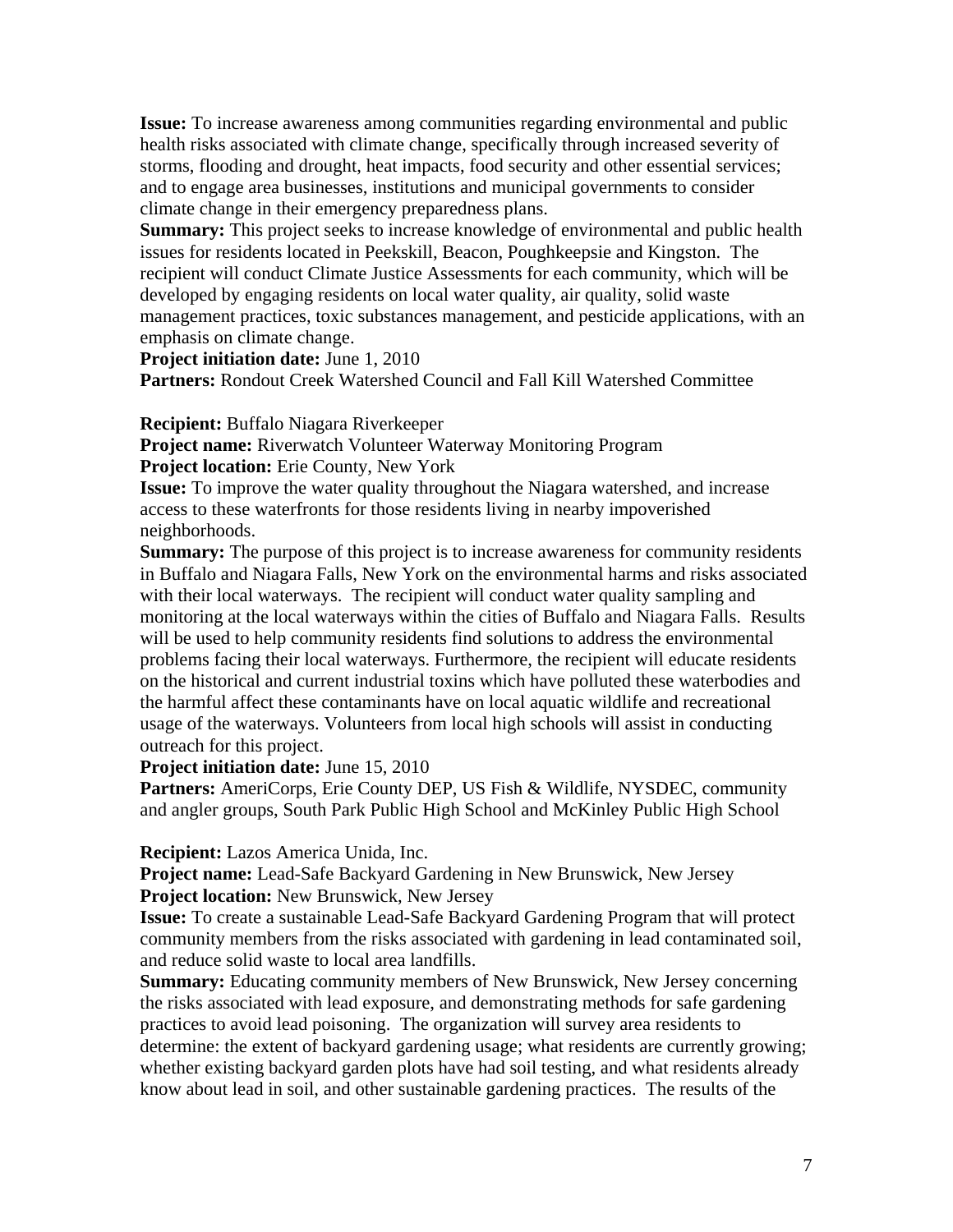survey will be used to create a safe backyard gardening manual, which will be complimented by offering training workshops for residents. In addition, the organization will educate residents on ways to reduce solid waste, with an emphasis on the composting of household kitchen scraps and yard waste, to help sustain a long-term success in the community.

## **Project initiation date:** July 1, 2010

**Partners:** Rutgers Cooperative Extension – Middlesex and Union Counties

**Recipient:** South Street Seaport Museum

**Project name:** Fish and Water Advisories Community Education Program **Project location:** Harlem (New York City)

**Issue:** To increase community's awareness of the environmental harms and risks associated by catching and digesting local fish and shellfish, and to understand how climate change affects local fisheries.

**Summary:** Educating community residents in the Harlem section of Manhattan, New York on the environmental harms and risks associated with their local waterways. The recipient will educate community members on water pollution impacting their local river; how toxins (e.g., PCBs, Cadmium, Mercury, etc.) accumulate in the food chain; and the harmful effects the warming temperatures of the river, via climate change, impacts the local aquatic species and marine habitats.

**Project initiation date:** June 1, 2010

Partners: New York State Department of Health's Hudson River Fish Advisory Outreach Project, West Harlem Piers Park, West Harlem Environmental Action, Inc

**Recipient:** Northern Manhattan Improvement Corporation

**Project name:** Northern Manhattan Improvement Corporation Healthy Housing Environmental Justice Project

**Project location:** New York, New York

**Issue:** To prevent lead-paint poisoning through education and community outreach, and mitigate indoor environmental conditions that exacerbates asthma (e.g., rodent infestation and mold).

**Summary:** The recipient will help the community to develop an understanding of environmental and public health issues by identifying 150 households at risk of environmental hazards, including lead poisoning, asthma exacerbation due to rodent infestation, and pesticide exposure, with an interest in developing strategies to remove those hazards. The recipient will educate the community both about the dangers of pesticide use to control vermin infestation as well as the benefits of integrated pest management. By educating residents on the importance of identifying these risks, and further take steps to remove them, the community will build local capacity for addressing household hazards.

**Project initiation date:** June 1, 2010

**Partners:** The Community Union of Washington Heights and Inwood

# **Region 3**

**Recipient:** Berks County Conservancy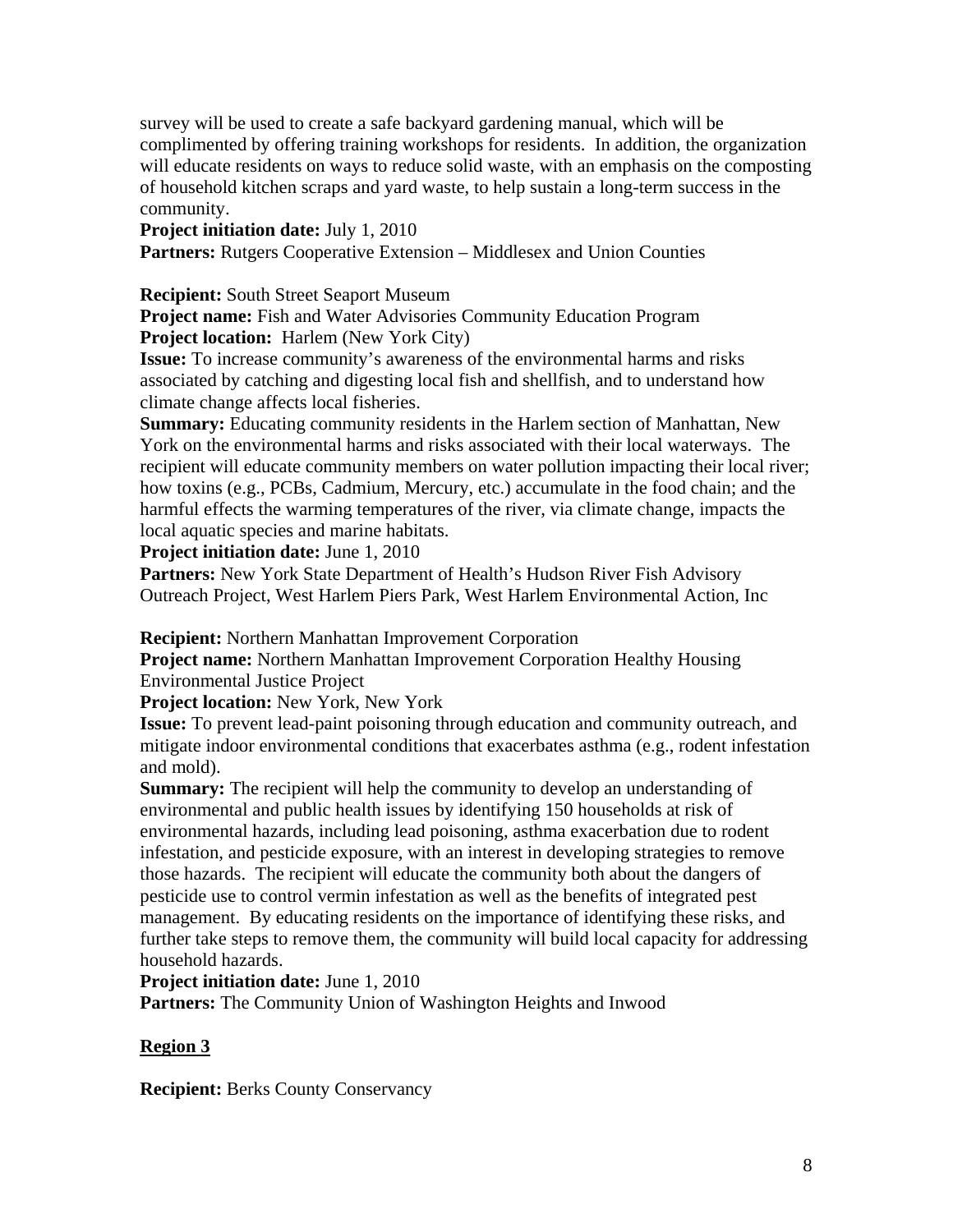**Project name:** Operation GRUB (Gardens Replace Urban Blight) **Project location:** Reading, PA

**Issue:** Urban Waste Spaces Remediation Education Program

**Summary:** The Berks County Conservancy's "Operation G.R.U.B." Project (Gardens Replace Urban Blight), will work with city residents to transform areas of trash accumulation into urban gardens by educating communities about the environmental hazards associated with trash accumulation and the benefits of recycling and composting. **Project initiation date:** October 1, 2010

Partners: City of Reading, Centro Hispano, Reading Embracing Nature in our Urban Environment, Penn State Berks Ag. Extension Office

**Recipient:** The Philadelphia Department of Public Health Division of Maternal, Child, and Family Health

**Project name:** Prenatal Environmental Health Project

**Project location:** Philadelphia, PA

**Issue:** Exposure to environmental health hazards to pregnant women and children **Summary:** The Philadelphia Department of Public Health - Division of Maternal, Child, and Family Health (MCFH) will be teaming with the Childhood Lead Poisoning Prevention Program (CLPPP) to provide outreach support and training for mothers and children at-risk and/or affected by lead exposure.

**Project initiation date:** October 1, 2010

Partners: Maternal, Child, and Family Health Women's Health Services Unit, Childhood Lead Poisoning Prevention Program

**Recipient:** Pocahontas County Commission

**Project name:** Pocahontas County Water Resources Task Force: Protection and Management of our Waters

**Project location:** Pocahontas County, WV

**Issue:** Develop a Water Resources Management Plan

**Summary:** This project will develop a Water Resource Management Plan for the county by developing stakeholder involvement, conducting a water resources inventory, assessing data needs and preparing a plan.

**Project initiation date:** October 1, 2010

Partners: Greenbrier River Watershed Association, Elk Headwaters Watershed Association, WVDEP, Downstream Strategies, The West Virginia Highlands Conservancy, US Forest Service, Pocahontas Count Health Dept., WVDNR, WV & Pocahontas County Farm Bureaus.

**Recipient:** Earth Conservation Corps

**Project name:** Adopt-A-Street-Shed, Restoring Our River and Rebuilding Our **Communities** 

**Project location:** Washington, DC

**Issue:** Environmental Protection begins with educating youth about its importance. **Summary:** Through environmental education, this Earth Conservation Corps project will empower youth and young adults to improve their knowledge of environmental hazards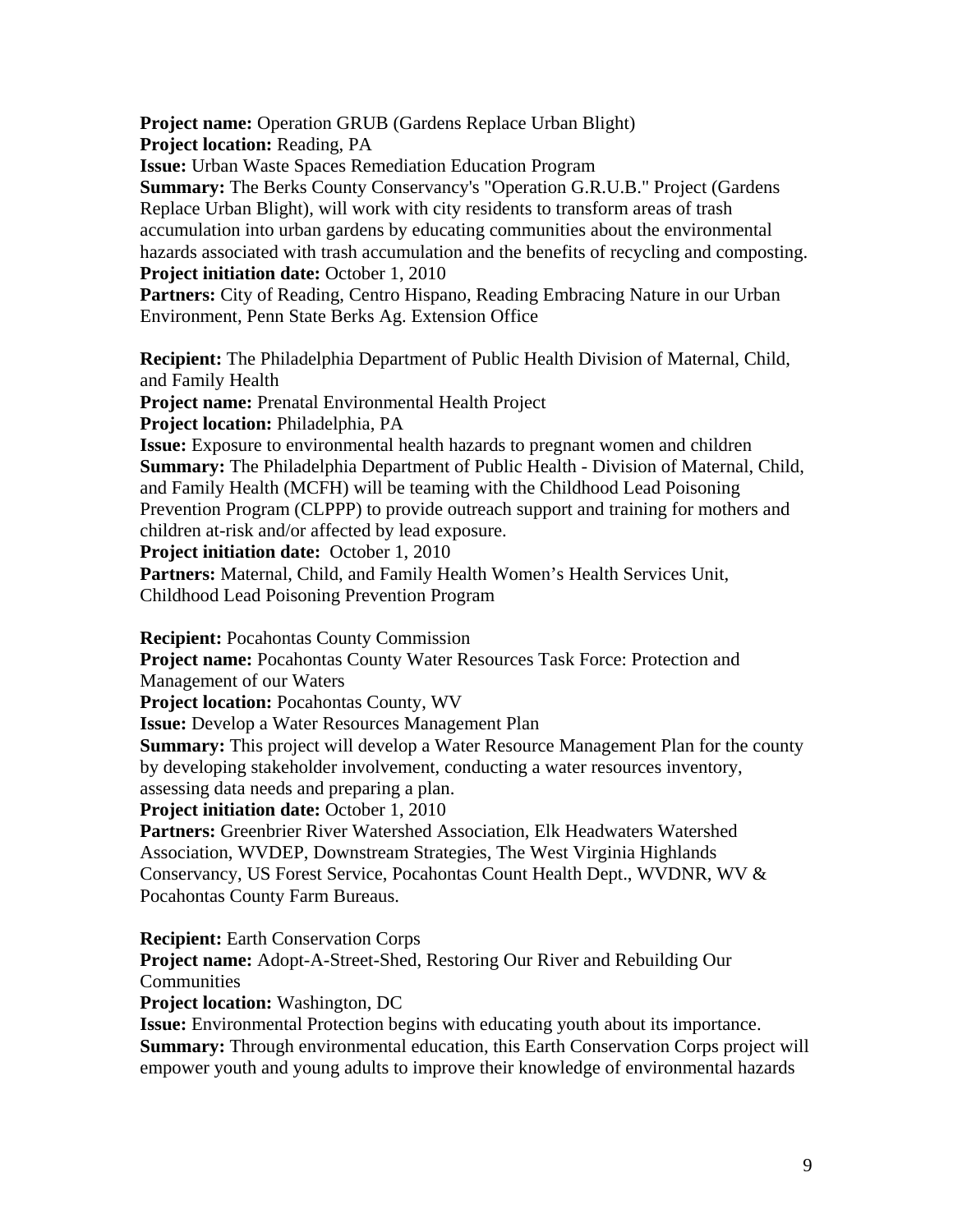and pollution prevention. Additional education will take place in school and volunteer session settings.

**Project initiation date:** October 1, 2010

Partners: Green DMV, Alliance to Save Energy, Taurus Development Group, Green Builders Council of DC, National Park Service Capital East, District Department of Transportation, Urban Forestry, Casey Trees, Dept. of Housing and Community Development

**Recipient:** Catholic Charities of the Archdiocese of Washington, Spanish Catholic Center

**Project name:** Pre-Apprenticeship Green Construction Program **Project location:** Washington, DC

**Issue:** High risk exposure to air pollution, unsafe drinking water, and lead contamination. **Summary:** This project will provide environmental education to low income DC metropolitan area residents in order to help them reduce their potential risks from air pollution and lead exposure.

**Project initiation date: October 1, 2010** 

Partners: Habitat for Humanity, Clark Construction, the Mt. Pleasant Solar Cooperative, APM Vocational Institute, the Latino Economic Development Corporation, Energy Star, Sierra Club, Herb Block Foundation, DC Office on Latino Affairs

**Recipient:** Public Interest Law Center of Philadelphia

**Project name:** The Hunting Park Community Garden and Air Sampling Project **Project location:** Philadelphia, PA

**Issue:** Vacant lots that have become trash collection sites that increase human health hazards.

**Summary:** The Public Interest Law Center of Philadelphia will work with the Hunting Park neighborhood residents to convert vacant lots that have become dump sites into community gardens. These new green spaces will greatly reduce the health hazards related to pollution runoff. The gardens will be used as outdoor classrooms to further promote stewardship of the environment. Air monitoring data will also be collected. **Project initiation date: October 1, 2010** 

Partners: Catalina Hunter (business owner), Chemical Heritage Foundation, Antonia Pantoja Charter School

**Recipient:** Women's Health & Environmental Network

**Project name:** Educating Senior Adults on Climate Change: Lessening their Carbon Footprint and Improving their Health

**Project location:** Philadelphia, PA

**Issue:** Many seniors do not understand climate change and how they affect it or how to protect the environment.

**Summary:** The Women's Health & Environmental Network (WHEN) and partner New Courtland Network will develop and implement a program that will provide education and training to adult seniors focusing on the environmental and public health impacts of climate change and mitigation techniques each participant can take to lessen the effects of climate change.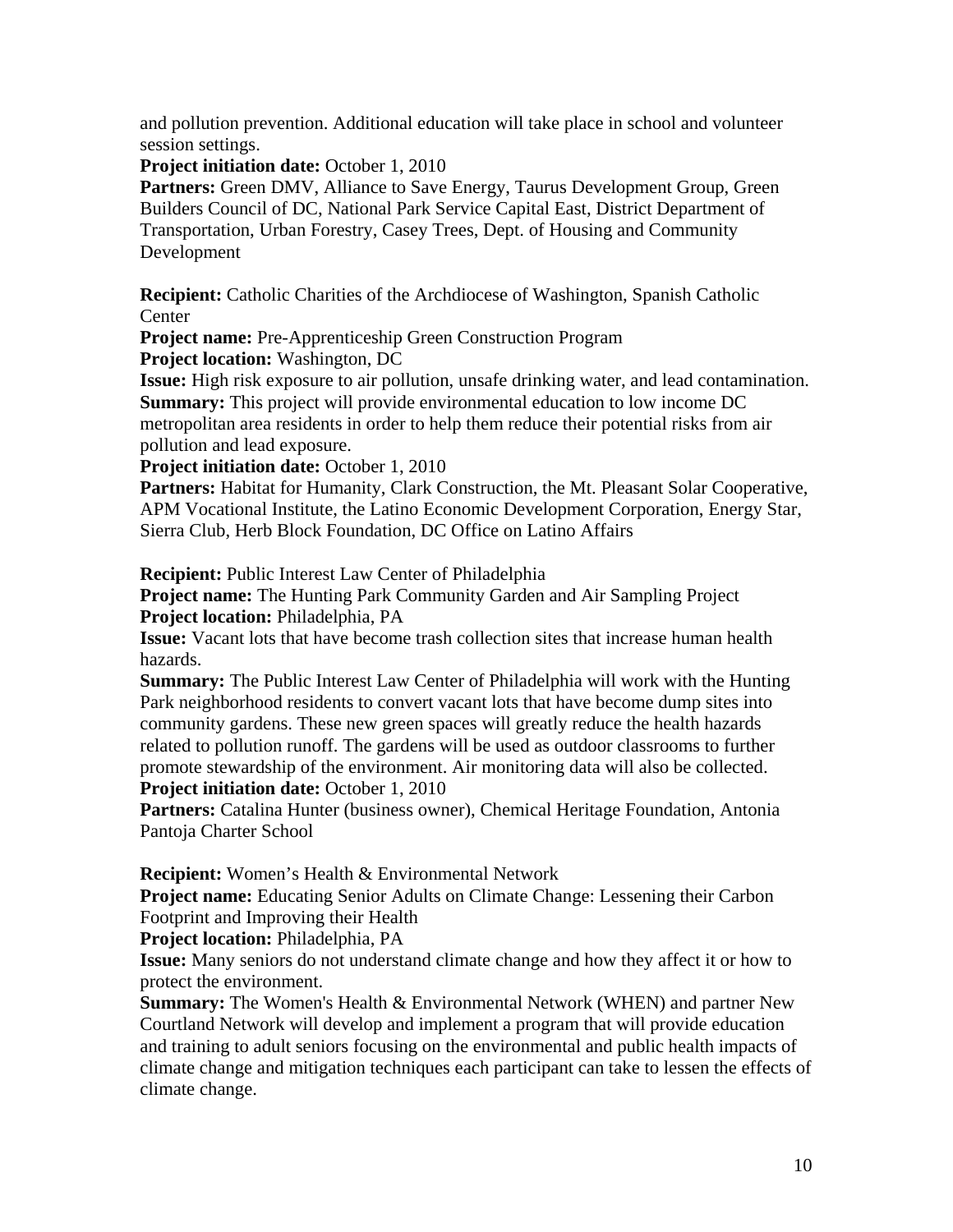**Project initiation date: October 1, 2010 Partners:** New Courtland Network, Philadelphia Senior Center

# **Region 4**

**Recipient:** Anderson County, South Carolina

**Project name:** "Read it Or Weep! Educating the Public on Potential Dangers of Household Chemicals"

**Project location:** Anderson, South Carolina

**Issue:** Anderson County is a community in upstate South Carolina and is undergoing the slow and sometimes difficult transition from a low-density agricultural and textile center to a more balanced manufacturing-based regional center. In spite of the progress made over the past two decades, the County has systematic issues related to rural and urban poverty. The socio-economic conditions of the community a potential cause of the increase in "do-it-yourself" projects than involve the use of potentially hazardous household chemicals. Anderson County emergency service personnel and firstresponders have had to handle an alarming number of cases involving hazardous chemicals being used in homes. They have responded to eight major incidents arising from the improper use, mixing, and/or storage of household chemicals. **Summary:** This project is a comprehensive, multi-media campaign to inform the public in general, as well as identify at risk groups and inform them of the threats of personal health and safety issues that can arise from the improper use of common household chemicals. This project will involved the dissemination of information through brochures, newspapers, radio, television, billboards, and a website regarding the improper use of common household chemicals. The development of the materials for printed brochures, newspaper advertisements, website, and billboards will be handled by the Anderson County Public Information Office in conjunction with AnMed Health Marketing Department. Radio and television advertisements and public service announcements will be developed by the AnMED Health Multimedia Department in cooperation with Tri-County Technical College. The materials will be tested for effectiveness on a focus group consisting of clients from the Westside Community Center. The Center offers various services to low-to-moderate income persons of all backgrounds. Anderson County will partner with local emergency responders and the regional poison control center in maintaining data for performance measurements. An initial round of media and material distribution will begin in late Fall of 2010, with a second round to follow in late Spring 2011.

# **Project initiation date:** July 1, 2010

**Partners:** Anderson County Finance Division**,** AnMed Health**,** Westside Community Center**,** The Radio and Television Production (RTP) of Tri-County Technical College**,**  Local Emergency Planning Committee**,** Anderson County Health Services

**Recipient:** Charlotte County Board of Commissioners

Project Name: "Creation of an Urban Wetland"

**Project Location:** Port Charlotte, Florida

**Issue:** Charlotte County is currently experiencing many issues related to increasing urbanization. Development in Charlotte County has replaced valuable natural areas with a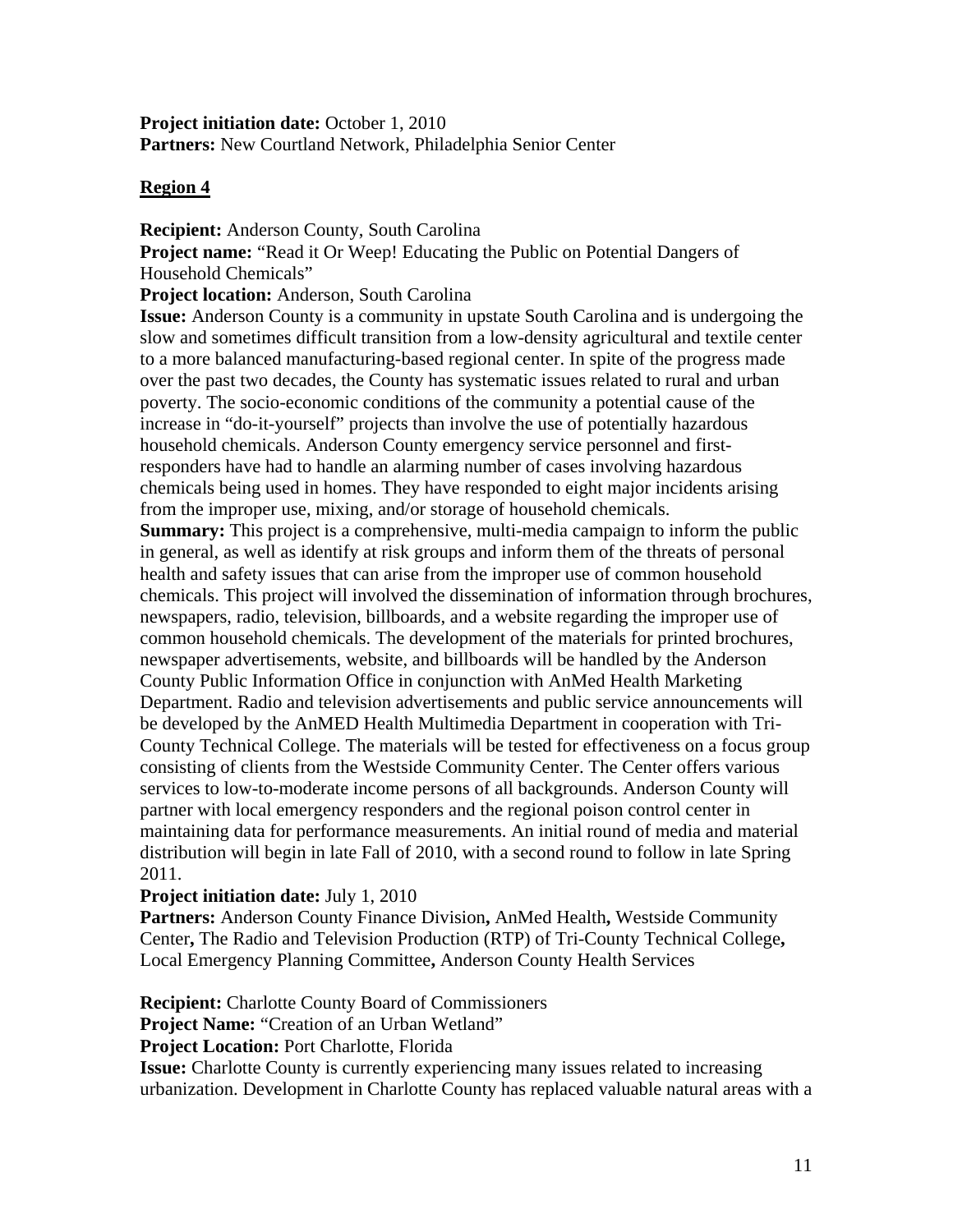built environment that has resulted in citizens becoming disconnected from a healthy, natural environment. The affected community in the area of this project includes homeowners who reside in the area as well as 3,000 students that attend school less than 700 feet from the site. It also includes residents of thee Murdock Apartments who are low-income residents. The affected community is disproportionally impacted because residents of the neighborhoods are not within walking distance of any park, nor are there any opportunities for outdoor recreation.

**Summary:** This project will facilitate a discussion with the community and the local government to cooperatively restore an urban wetland and create a multifaceted "environmental park" as one of the last underdeveloped parcels in Port Charlotte. The project will educate the affected community about diminishing wetlands in Charlotte County's urbanized areas as well as address the problems of impaired surface water and groundwater. There are four components to this project. They are 1) Identifying the topographic and boundary project areas, 2) water quality testing, 3) conduct three charettes to gather public input and, 4) create an urban wetland concept plan. The objectives of the project to be funded by this grant will be 1) identify all potential partners, 2) introduce neighborhoods to the concept of restoring the wetland and its role as an ecological form of infrastructure that can help treat storm water runoff, 3) document perceived and real threats associated with the project, 4) identify hazards and unmet needs that could be satisfied by the project, 5) identify essential passive park elements and, 6) the creation of a managing entity to oversee the park maintenance and make recommendation for its protection and improvements.

### **Project initiation date:** July 1, 2010

**Partners:** Charlotte Harbor National Estuary Program**,** Charlotte County Human Services Senior Division**,** Environmental Health Section of Charlotte County Health Department**,** Murdock Apartments

#### **Recipient:** Roger-Eubanks Neighborhood Association

**Project Name:** PITCH (Partnerships in Transforming Community Hope)

# **Project Location:** Chapel Hill, North Carolina

**Issue:** The Rogers-Eubanks is an African-American, low-income community and has served as the host of the Orange County regional landfill since 1972. The community was promised basic amenities when the landfill site was originally purchased in 1972, however, amenities such as water and sewer service, storm drains, curbs and gutters, sidewalks, a recreation center and greenspace have not been forthcoming.

**Summary:** The focus of PITCH is to achieve reductions of waste inputs to landfills and repair household energy and water inefficiencies. This will be achieved by reducing household solid waste, composting kitchen waste, recycling mixed paper, and using compost in a local community garden. In addition, the project will educate the residents on conserving water and energy through weatherization improvements, repairs of smallscale plumbing and sewage inefficiencies, and replacement of incandescent light bulbs with fluorescent ones. The project will engage Orange Country residents, the broader public, and news media on PITCH-In's call to action for waste reduction and environmental stewardship.

**Project initiation date:** July 1, 2010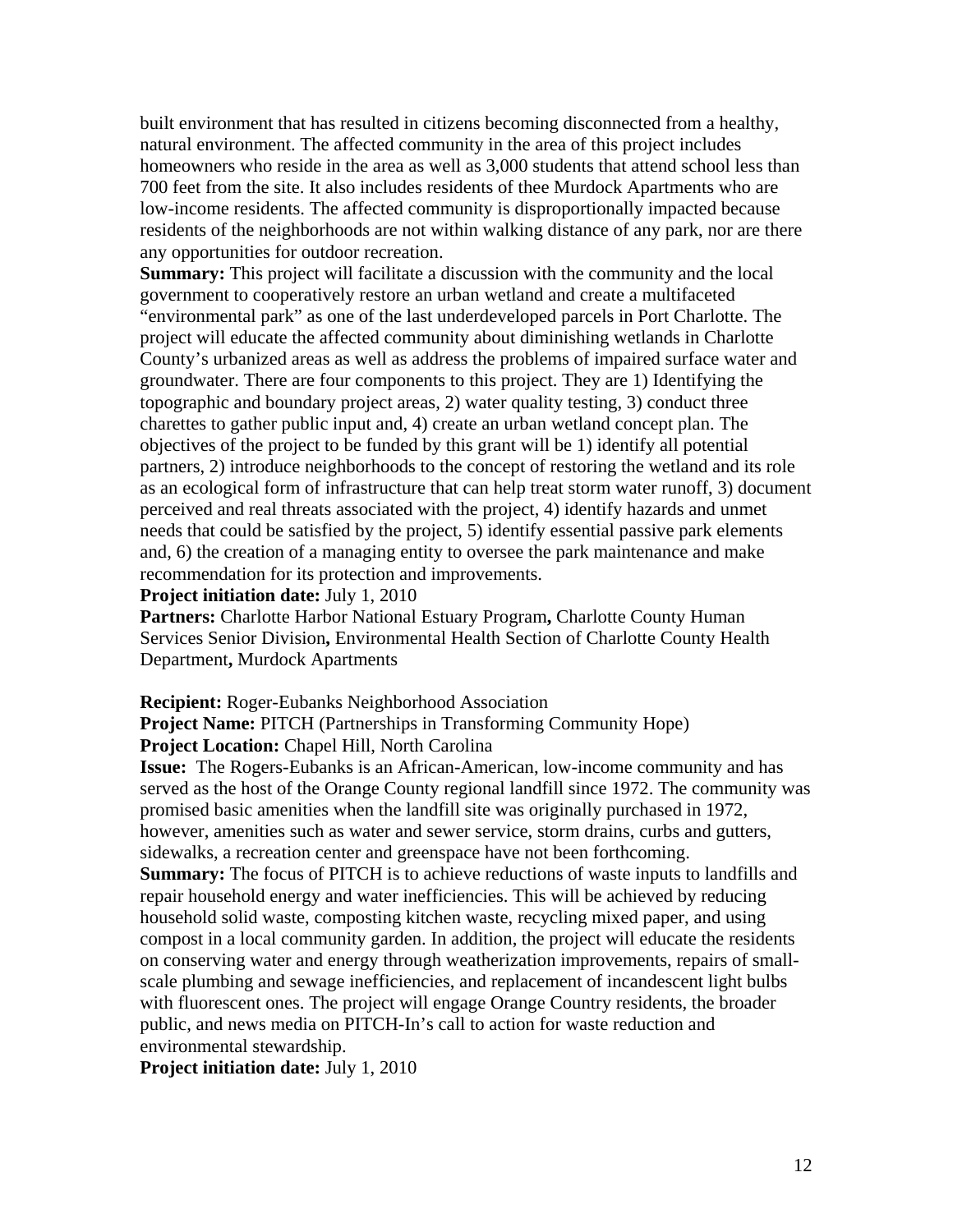**Partners:** University of North Carolina Chapel Hill, School of Public Health, Daniel A. Okun Chapter of Engineers Without Borders (EWB), Coalition to End Environmental Racism

## **Recipient:** Southface Energy Institute

**Project name:** Green Building Education for Residents of Affordable Housing **Project location:** Atlanta, Georgia

**Issue:** The residents of many affordable housing projects are disproportionally impacted by environmental harms and risks due to poor air quality. These residents are thus more likely to be exposed to indoor air contaminants like mold which can trigger asthma and radon, which is the second leading cause of lung cancer in the country. The affected community for this project includes the occupants of CHRIS Kids Apartments. CHRIS Kids Apartments is a supportive housing community for youth, ages 17 to 24, who either grew up homeless or in foster care. All youth in the affected community are low or noincome; 79% are African American, 17% are Caucasian, and 4% are multiracial. **Summary:** This project addresses the lack of green building education for residents of affordable housing. The disadvantaged youth living in the CHRIS Kids Apartments and residents of affordable housing units in the Southeast will be educated through a short green building video and a green tour discussing techniques used in green building. The focus of the video will be on the importance of techniques used in apartments and other green affordable housing projects that promote energy inefficiency, water efficiency, resource efficiency, indoor air quality, and other advanced techniques. The tour will focus specifically on the following categories: energy efficiency, water efficiency, site planning, indoor air quality, resource efficiency, and advanced techniques (such as recycling and the utilization of alternate modes of transportation). The green tour and video developed for the CHRIS kids Apartments will be made available online through the Earth Craft and Southface website and marketed to green affordable housing developers and state agencies throughout the Southeast, providing valuable education to low-income residents.

**Project initiation date:** July 1, 2010 **Partners:** CHRIS Kids

**Recipient:** Appalachia – Science in the Public Interest, Inc.

**Project Name:** Lighten Up, Frankfort!

**Project Location:** Mt. Vernon, Kentucky

**Issue:** Kentucky plays a critical role in the climate change crisis. As the third largest producer of coal in the country and the  $13<sup>th</sup>$  largest emitter of carbon dioxide, Kentucky shares significant responsibility for the build-up of greenhouse gases in the atmosphere. As a State that heavily mines and burns coal, Kentucky bears a heavy burden of public health costs and environmental degradation. From the coal mine to the power plant, the coal economy has significant impacts on public health and the environment.

**Summary:** This project aims to help households in Franklin County, Kentucky reduce household greenhouse emissions. FrankfortCAN will partner with local organizations. The local organizations will recruit people to join a team that will participate in the project. A special effort will be made to reach out to local organizations with ties to the low-income/minority population. Lighten Up, Frankfort! will use the book "*The Low*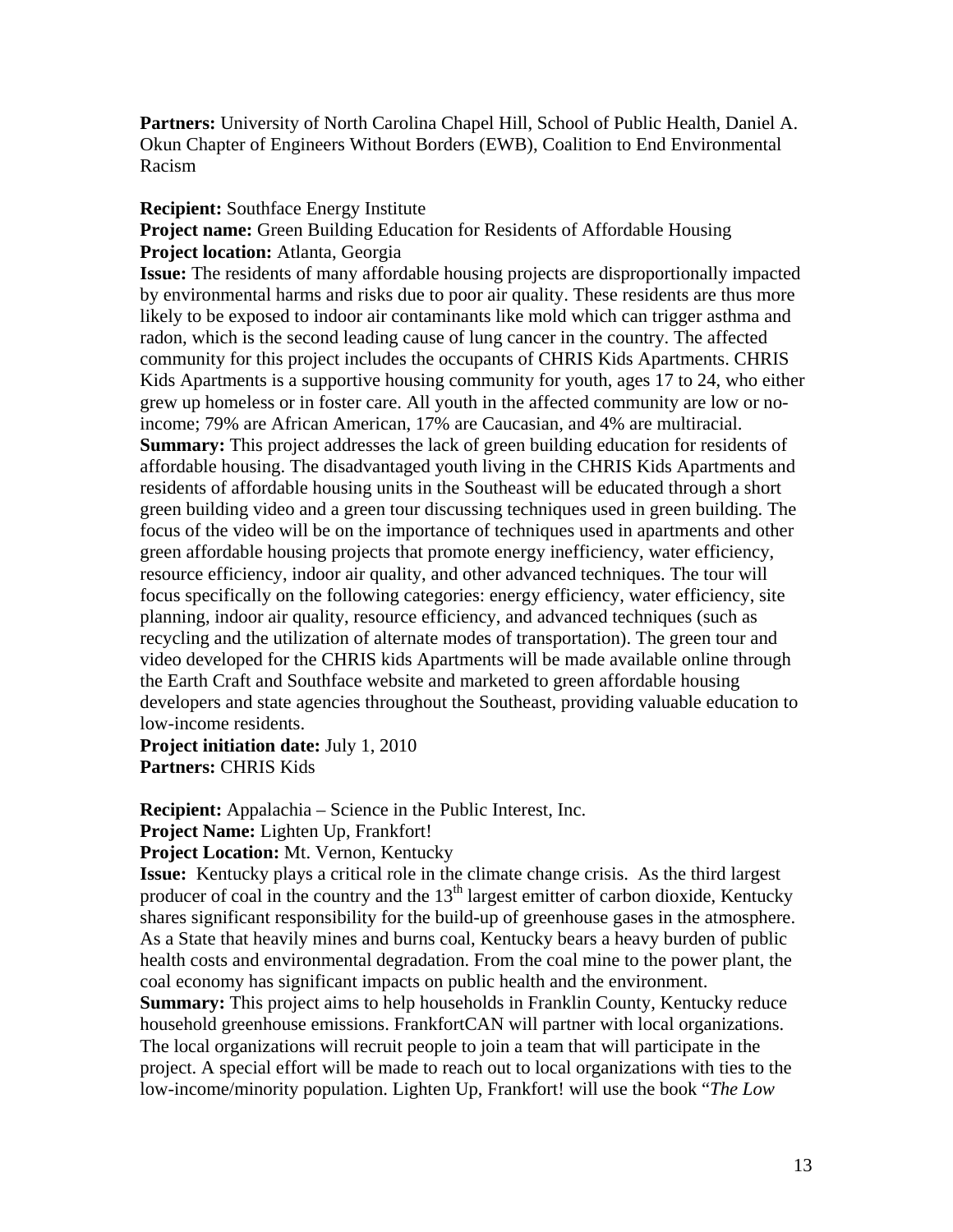*Carbon Diet* " to guide households through a series of actions to reduce their household energy use. The aim of the project is to have 400 households participate in the program with at least 75% of these participants completing in the program and reporting their results.

# **Project initiation date:** July 1, 2010 **Partners:** FrankfortCAN

**Recipient:** Appalshop, Inc. **Project Name:** Gas Drilling In the Coalfields **Project Location:** Whitesburg, Kentucky

**Issue:** In the past few years, natural gas and oil producers have become an increasing presence in a community long dominated by coal mining. Increased recovery of oil and natural gas raise a series of environmental issues that have not been well recognized locally. Kentucky has the fifth highest poverty rate in the nation.12.02% of the population is minority. The median income for a household in the county was \$40,011; the median income for a family was \$51,052. The per capita income for the county was \$21,229. **Summary:** This project will focus on the affects of oil and gas recovery on water and air quality. The project will identify key stakeholders, gather information, and identify ways local decision-makers can respond to emerging issues. WMMT, the public radio station of Appalshop, Inc. in Whitesburg, KY, will partner with two county newspapers to carry out the project addressing issues raised by the increased level of oil and gas development in its broadcast area of southeast Kentucky. Twelve radio news features (5-7 minutes) and two call-in programs will be broadcasted. Articles concerning the issue will be printed in the county newspapers. The information will also be available via an interactive website.

**Project initiation date:** July 1, 2010

**Partners:** Mountain Eagle (newspaper), Coalfield Progress (newspaper)

# **Recipient:** Haarambe House/Citizens for Environmental Justice

## **Project name:** Tools for Change

## **Project location:** Savannah, Georgia

**Issue:** The scorecard at the Environmental Pollution Information website reports African American, low-income and other communities of color bear the brunt of environmental burdens in Savannah, Chatham County, Georgia. Of the total population of Savannah, 21% of its residents live in poverty and the poverty rate for a family of four is \$18,600; 18% of the individuals in the labor force earn less than a self-supporting wage even at full time employment. The majority of these individuals are African Americans who live in communities surrounded by brownfields and superfund sites.

**Summary:** This project will engage adults and youth residents in community based participatory research and community education activities that help residents understand and address the impacts of environmental toxins in Chatham County. Specifically, Harambee House/Citizens For Environmental Justice will work with an accredited training provider to train 10 adult residents on the new renovation, repair, and painting (RRP) rule that address environmental hazards in residential units and research the impacts of lead poisoning. In addition, the project will work with the nationally renowned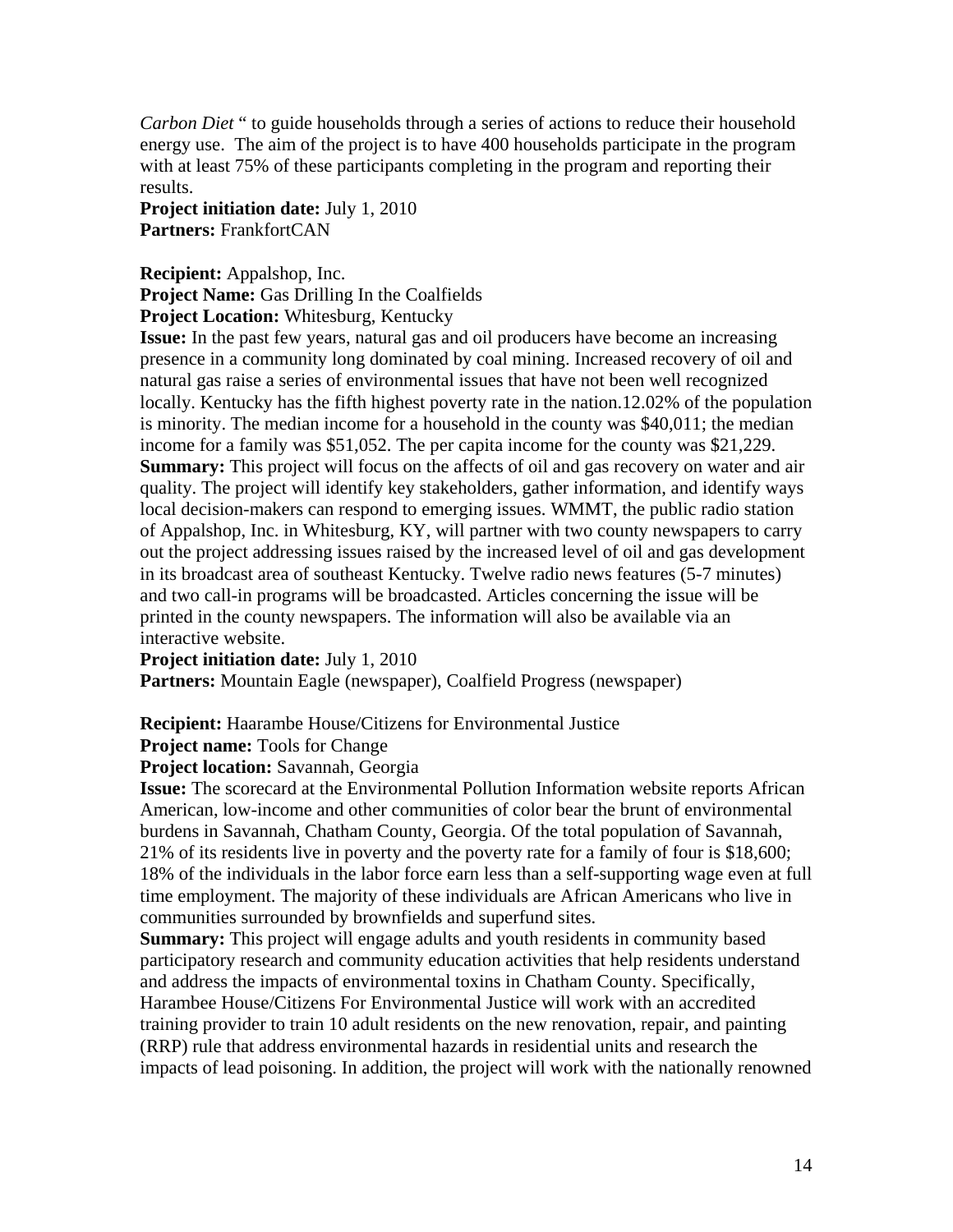youth organization "*Intelligent Seedz*" to train 12 youth to research and document (through a video) the impacts of environmental toxins in communities. **Project initiation date:** July 1, 2010 **Partners:** Intelligent Seedz**,** Savannah State University

## **Recipient:** County of Santa Rosa

**Project name:** Santa Rosa County Inland Potable Water Well field Protection **Project location:** Milton, Florida

**Issue:** Twenty years ago the water management district began to notice saltwater intrusion into some of the potable water wells along the Coast of Santa Rosa County which could cause pollution of the community's drinking water. The per capita income for the county of Santa Rosa is \$20,089.90% of families and 9.80% of the population is below the poverty line, including 12.60% of those under age 18 and 7.50% of those ages 65 or over.

**Summary:** This project will support ongoing efforts to reduce the risk for contamination of Inland Potable Wellfield areas through the creation and distribution of public educational materials designed to educate residential and commercial property owners about groundwater protection. The project will review GIS analysis of available vertical and horizontal data. The review will result in the creation of a GIS map that is most appropriate for enhanced aquifer protection. A workgroup referred to as "Sustainable Santa Rosa" will be created that will include stakeholders from the affected communities. The purpose of the workgroup is to establish a network of communication, and build community capacity to address environmental concerns. An education brochure will be published to inform property owners within the project area about the Sand and Gravel Aquifer and steps they can take to protect this source of drinking water.

**Project initiation date:** July 1, 2010

Partners: Stakeholders from the affected community.

# **Region 5**

**Recipient:** Little Village Environmental Justice Organization **Project name:** Real Solutions to Climate Change in Chicago

**Project location:** Chicago, IL

**Issue:** Climate change mitigation, transportation

**Summary:** This project will conduct a grassroots Clean Power Campaign in the Chicago area to address coal power plant emissions. The project will complete weatherization of 100 housing units. The project will work with the Chicago Transit Authority to begin a new, twelve mile cross-town bus service that will serve 300000 people in seven Chicago community areas and the town of Cicero.

**Project initiation date:** July 1, 2010

Partners: Chicago Transit Authority and People for Dignity, Democracy and Justice

**Recipient:** City of East St. Louis **Project name:** Building Capacity for Green Jobs in the New Green Economy **Project location:** East St. Louis, IL **Issue:** Green jobs training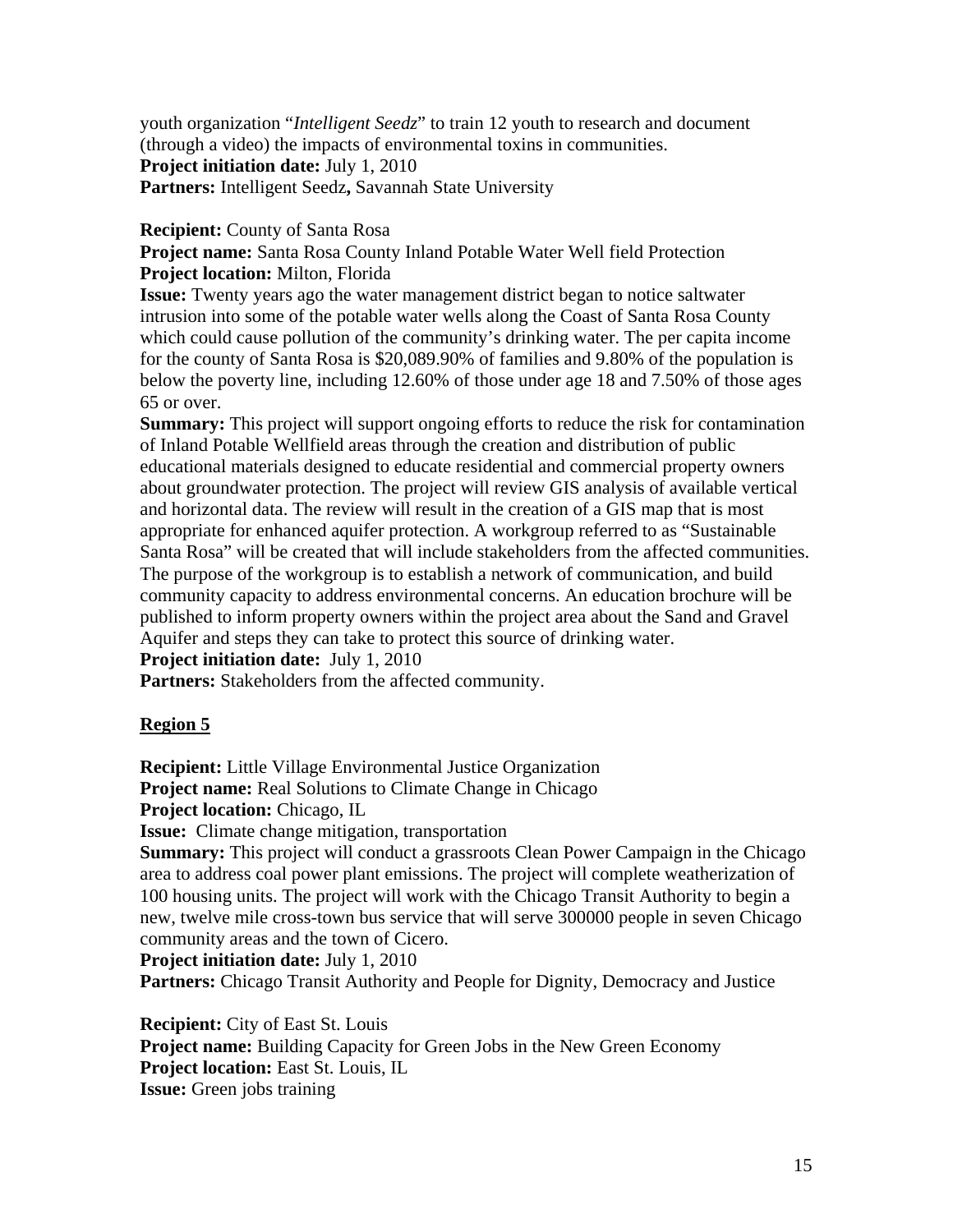**Summary:** This project will develop a green jobs training academy for green jobs in the building trades and lead abatement. This project will focus on four training sectors: weatherization, renewable energy technology installation, green roof installation, and lead abatement technology.

### **Project initiation date:** May 1, 2010

**Partners:** Emerson Park Community Development Corporation, YouthBuild, Illinois Environmental Protection Agency, East Side Health District and St. Clair County

**Recipient:** Southwest Detroit Environmental Vision

**Project name:** Clean Air Justice Project

**Project location:** Detroit, MI

**Issue:** Air and water quality

**Summary:** This project will conduct outreach to collect video testimonies from area residents and students on the disparate impacts of local truck traffic and the air and water quality impacts of the local wastewater treatment plant. This project will educate residents, students and the business community on the impacts of truck traffic and diesel emissions in the community and available diesel emissions reductions programs. This project will conduct one-on-one visits to eight local truck companies who have fleets to educate them on emissions reduction, anti-idling and partnership opportunities. This project will take significant steps toward seeking mitigations through raising community awareness and extending beyond to begin overall regional awareness. This project will seek to build support from residents, the City of Detroit and the business community for diesel retrofits, anti-idling education and in the longer term a broad-scale diesel retrofit program for our border region trucks. This project will be taking necessary steps toward mitigations, which can eventually lead to reductions in carbon emissions and a positive impact on climate change.

### **Project initiation date:** May 1, 2010

Partners: CHASS Clinic, Health and Environmental Action Network Alliance for Hispanic Health, People's Community Services, ACCESS, Wayne State University Department of Urban Studies and Planning, Southwest Michigan Council of Governments, Southwest Detroit CARE Collaborative, Southwest Detroit Community Benefits Coalition, and the Southwest Detroit Clean Diesel Campaign

**Recipient:** Detroiters Working for Environmental Justice

**Project name:** Buildup Detroit Civic Engagement

**Project location:** Detroit, MI

**Issue:** Climate change

**Summary:** This project will address local climate change impacts through community outreach and education. This project will address local climate change impacts utilizing the Community Hazards Awareness Training Workshop (CHATS) model. This project will conduct two Community Hazards Awareness Workshop training sessions reaching a total of 400 community residents.

#### **Project initiation date:** July 1, 2010

Partners: Hannan House and the Wayne County Community College District

**Recipient:** Kent County Health Department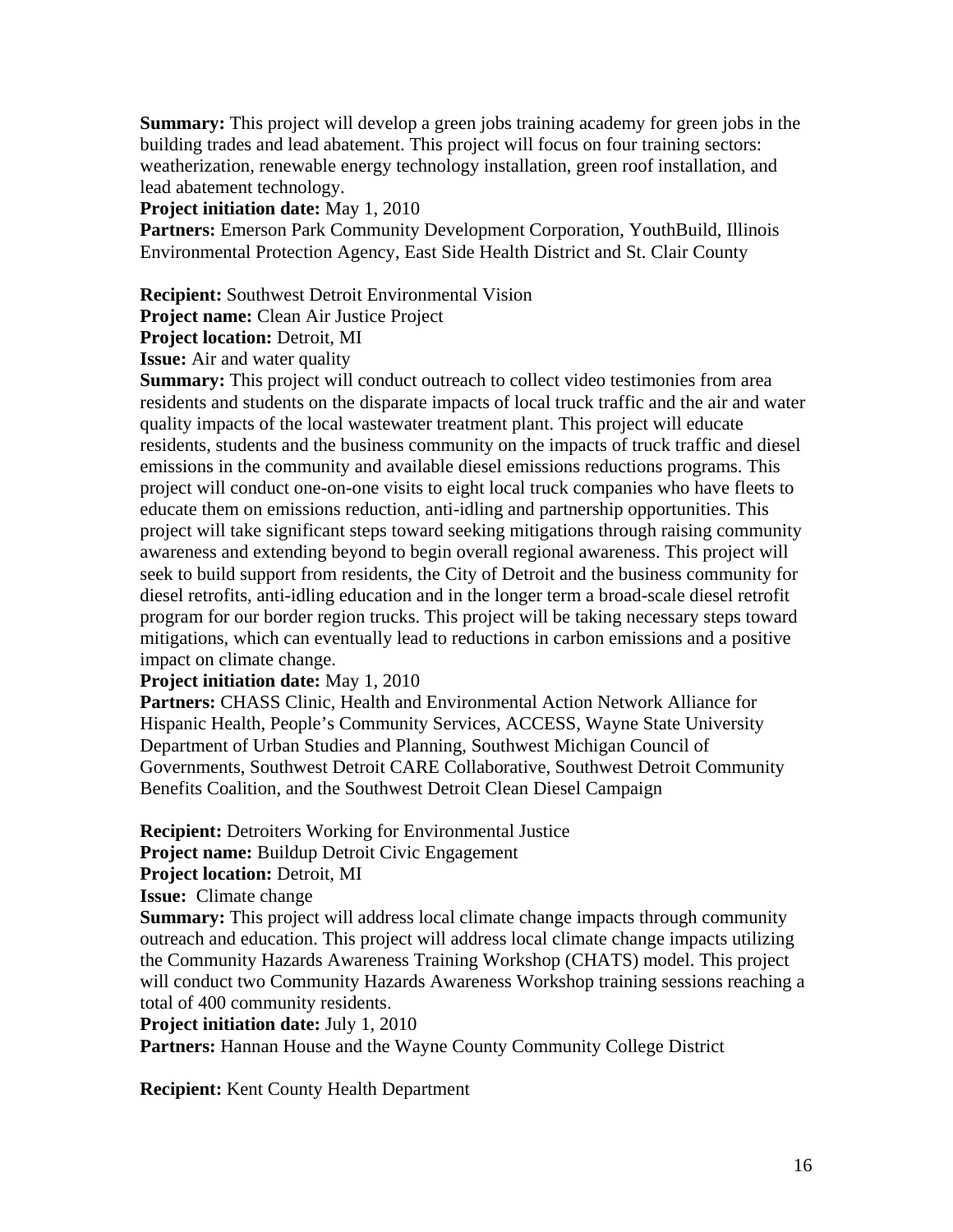**Project name:** Southeast Grand Rapids Integrated Pest Management and Radon Testing Project

**Project location:** Grand Rapids, MI

**Issue:** Radon and integrated pest management

**Summary:** This project will train ten community members to perform radon testing and Integrated Pest Management assessment and remediation techniques to local low-income residents. This project will alleviate pest issues in at least 60 target area residences, achieving a reduction in observed insects and rodents, pest evidence, reduction or elimination of over the counter pesticides, and reduction in asthma symptoms.

**Project initiation date:** May 1, 2010

Partners: Healthy Homes Coalition of West Michigan, Grand Rapids Public Schools, Kent County Department of Public Works Pesticide, Plant Pest Management Division, Aardvark Pest Management, and the Kent County Community Development Housing Redevelopment Program

**Recipient:** Institute for Agriculture and Trade Policy

**Project name:** Twin Cities Network for Climate Justice and Health

**Project location:** Minneapolis, MN

**Issue:** Climate change and public health

**Summary:** This project will educate and build the capacity of local communities of color in the Twin Cities area to address climate justice and health issues. This project will establish a network of community groups to educate the community about these complex issues, train community leaders to provide community workshops on energy conservation and efficiency and develop and disseminate culturally appropriate educational materials on climate related health issues. The objectives of this project include: (1) increase awareness of how to achieve and maintain a healthy, energy efficient home; (2) reducing greenhouse gas emissions and home energy costs; (3) improving household energy safety; and (4) reducing chronic health conditions.

**Project initiation date:** July 1, 2010

Partners: Healthy Nations, Westside Citizens Organization, Metropolitan Urban Indian Directors, Urban Offices of the Mille Lacs Band of Ojibwe Indians and the Leech Lake Band of Ojibwe Indians

## **Recipient:** Earth Day Coalition

**Project name:** Naturehood = People + Native Plants, Building a Sustainable Cleveland **Project location:** Cleveland, OH

**Issue:** Land revitalization, community green space

**Summary:** This project will address environmental issues associated with vacant lots and local climate change impacts. This project will work directly with the community to revitalize, develop and utilize vacant plots of land from the city land bank and significantly expand open space, restore natural habitats and green the community with native plants. This project will educate local residents on native Ohio plants, pesticides, and sustainable naturescaping. This project will address climate change and help students and residents learn how to document the carbon footprint of landscape actions.

**Project initiation date:** July 1, 2010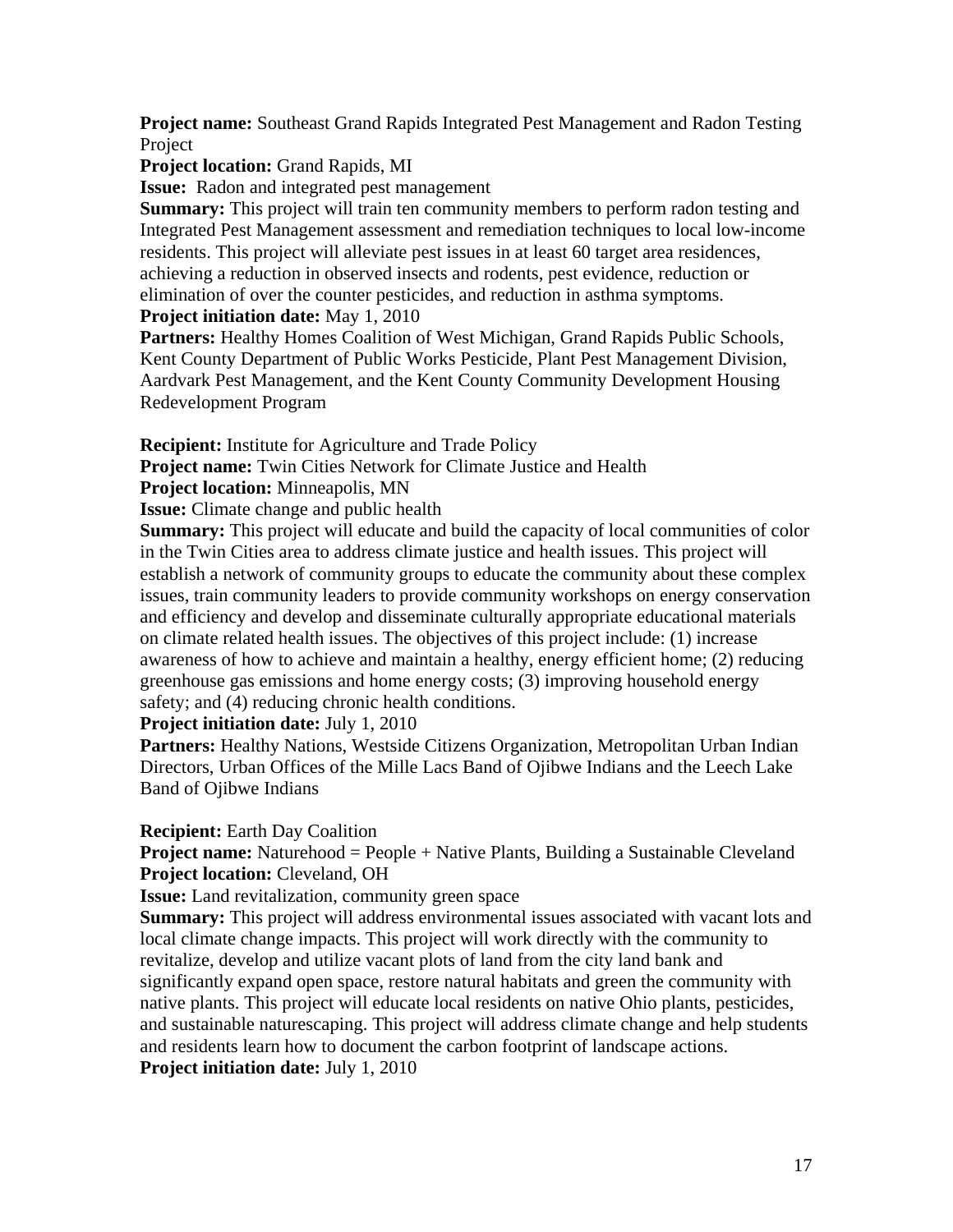Partners: West 48<sup>th</sup> Street Block Club, Stockyard Redevelopment Organization, Lee-Seville-Miles Citizens Council, and Walden Avenue Block Club

**Recipient:** Communities United for Action **Project name:** Community Education for Cleaner Air **Project location:** Cincinnati, OH

**Issue:** Air quality

**Summary:** This project will provide education and outreach to four low-income communities in Mill Creek Valley. This project will educate residents on air toxics and develop strategies to reduce air pollution. The project will connect community leaders with eighth grade classes at three neighborhood schools to educate students on air pollution, toxic chemicals, and environmental justice. The project will develop local environmental justice leaders and a local action plan to reduce air pollution.

**Project initiation date:** July 1, 2010

**Partners:** Winton Hills Academy, St Boniface School, Ethel Taylor Academy, and the Cincinnati NAACP

**Recipient:** Growing Power, Inc.

**Project name:** Growing Green-Living Lead Free in the Green Economy

**Project location:** Milwaukee, WI

**Issue:** Lead, urban agriculture, green jobs

**Summary:** This project will educate Milwaukee Southside families about lead issues and about growing organic vegetables and leafy greens to improve nutritional deficits and reduce lead blood levels in children. This project will provide green job preparedness and opportunity for local youth through sustainable urban agriculture. This project will educate and implement the composting of food waste which will be used to add fertility to urban gardens and demonstrate sustainable solid waste disposal.

**Project initiation date:** July 1, 2010

Partners: Southside Parents Against Lead, Cultivators de Paz Community Garden and the Sixteenth Street Community Health Center

**Recipient:** Silver Spring Neighborhood Center

**Project name:** Pests be Gone: an Integrated Pest Management Campaign for the Silver Spring Community

**Project location:** Milwaukee, WI

**Issue:** Integrated pest management, asthma

**Summary:** This project will develop and implement an outreach campaign using education, social marketing, and a media campaign on Integrated Pest Management (IPM), asthma and the health risks of pests and pesticide use. This project will inform the Silver Spring Community and the general Milwaukee metro area of effective ways to implement IPM practices to improve the health of themselves and their families. This project will increase the number of community residents who are aware of IPM resources available to them, and their role in the IPM process.

## **Project initiation date:** May 1, 2010

Partners: University of Milwaukee College of Nursing, Westlawn Partnership for a Healthier Environment, Housing Authority of the City of Milwaukee, landlords of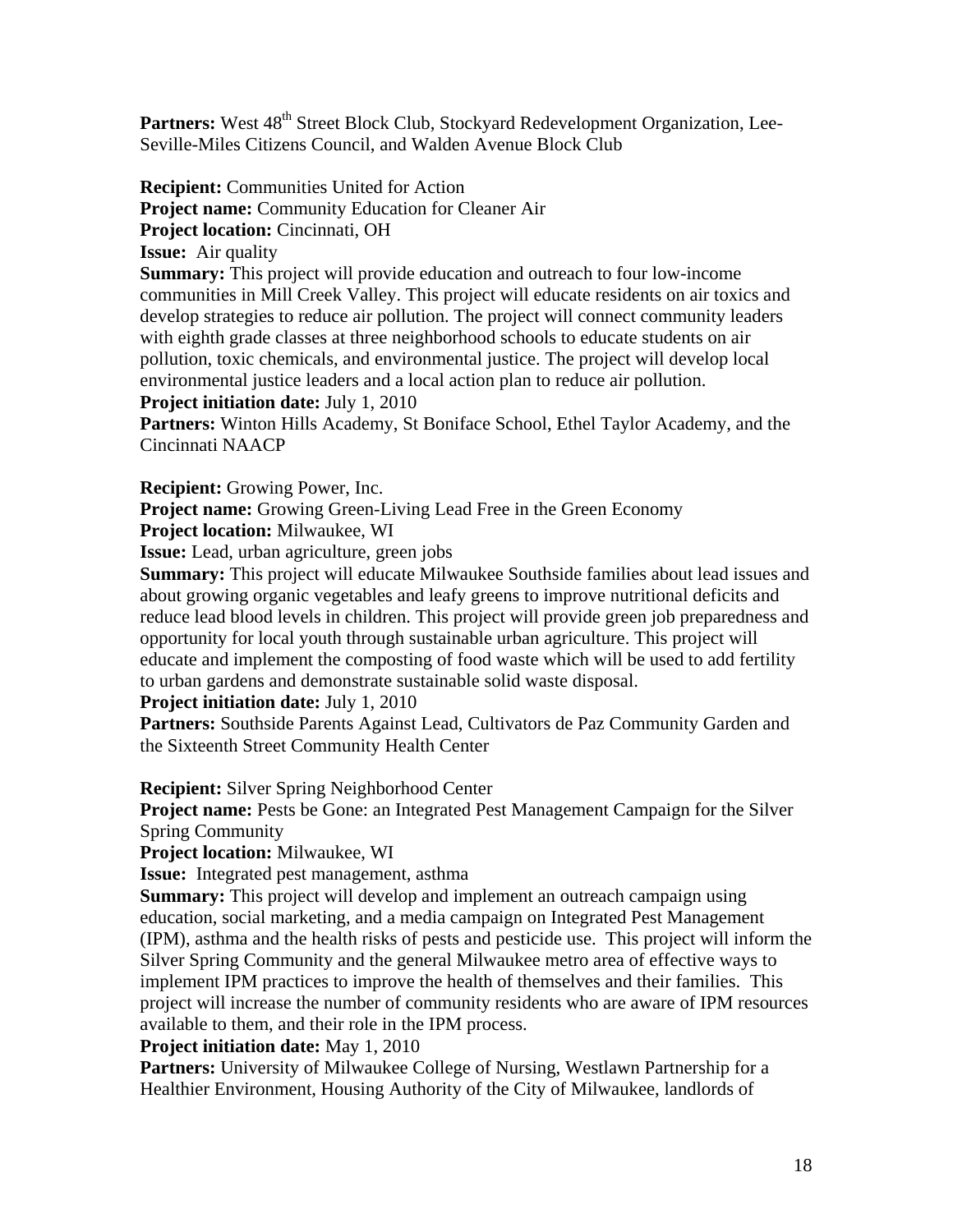KANDO Housing Development, and the Havenswood Economic Development Corporation

# **Region 6**

# **Recipient:** Familias Triunfadoras, Inc

**Project name: "**Familias Saludables Project" – Healthy Families Project

# **Project location:** El Paso, TX **Issue:** Environmental concerns affecting U.S/Mexico Border Region such as poor water quality, ground water contamination, illegal dumping, lead-based and chemical

poisoning. The project targets colonias in San Elizario, Clint and Montana Vista that do not have water or wastewater utilities and residents living in poor housing conditions. **Summary:** Project targets colonias in San Elizario, Clint and Montana Vista**,** designed to 1) build community knowledge and capacity of residents to effectively assess and monitor present and potential community environmental hazards through community outreach and education workshops, 2) develop leadership capacity among the residents and support the formation of "Environmental Justice Block Committees" in order to monitor illegal dumping; 3) develop a culturally relevant and bilingual social media campaign on environmental issues 4) develop a train-the-trainer curriculum and video production to inform colonia families lacking water and sewer on how to purify drinking water and how to maintain septic systems, why not use salvaged materials to build their home and the importance of enforcing illegal dumping laws 5) create a partnership forum that brings together community based organizations, health offices and universities to monitor ongoing potential hazards in the colonias. Project targets colonias in San Elizario, Clint and Montana Vista who do not have water or wastewater utilities and those living in poor housing conditions that use salvaged construction materials to build their homes.

# **Project initiation date:** July 1, 2010

**Partners:** Colonias Youth in Action Council, the Agua Dulce Self-Help Center and The Texas A&M colonias Program

# **Recipient:** Earth Works Institute

## **Project name:** Empowering Economically Challenged Communities in Santa Fe **Project location:** Santa Fe, NM

**Issue:** Empowering Economically Challenged Communities in Santa Fe to Create Clean and Safe Outdoor Spaces through Green Collar Employment and Youth Development **Summary:** Educate/empower youth and young adults in collaborative efforts to create clean and safe outdoor spaces, such as city drainage systems, trails and park areas through their employment, development of educational outreach media and installation of storm water infiltration gardens. The project will also use art and educational signage as community education tools and green jobs training hubs in economically challenged neighborhoods surrounding Santa Fe High School and the nearby Arroyo de los Chamisos. Santa Fe High School (SFHS) students will be trained as stewardship ambassadors to conduct educational outreach in low-income communities, neighboring areas where storm water demonstration and signage projects are being developed. Institute of American Indian Arts students will mentor and coach SFHS students and will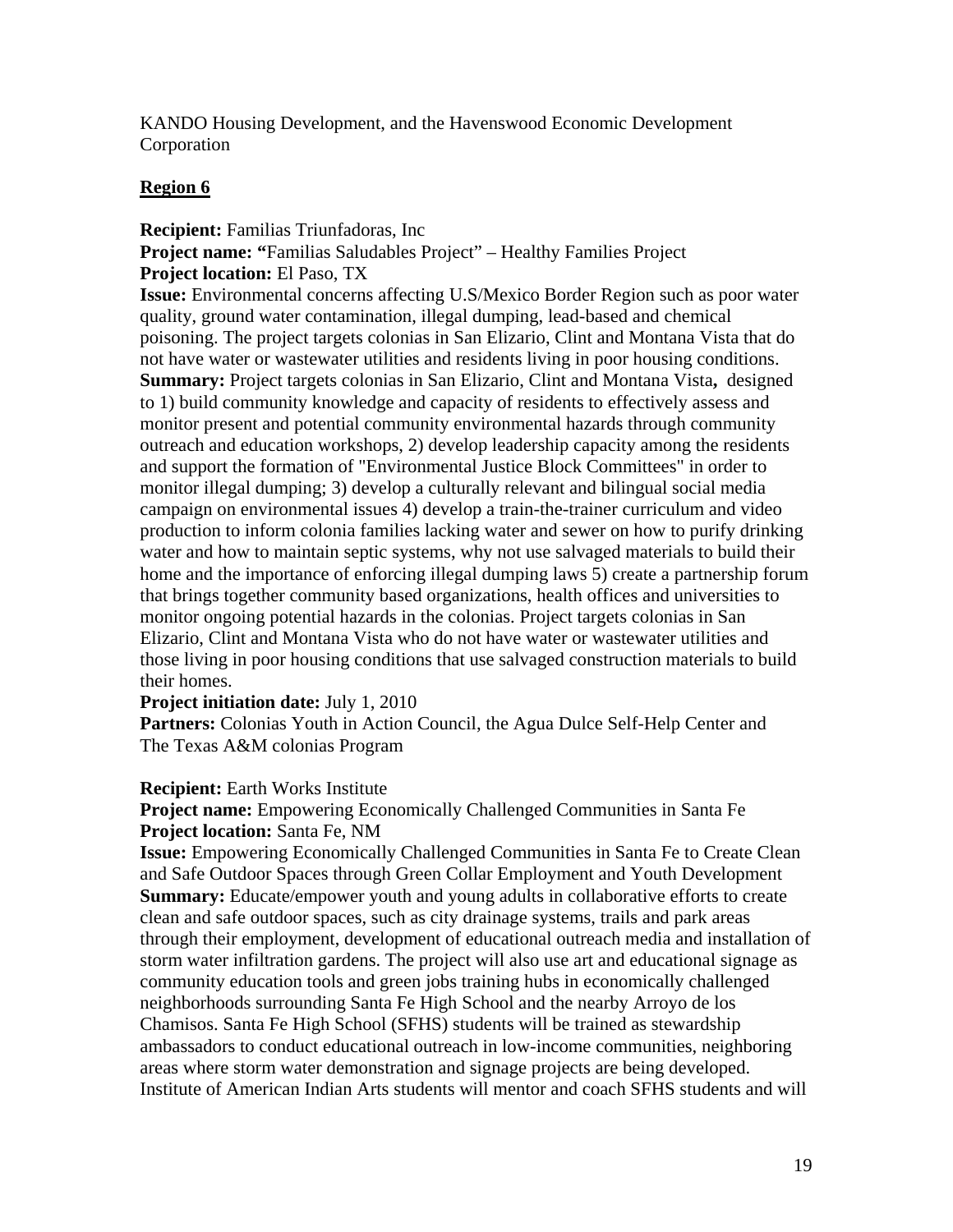provide artistic expertise to develop and implement murals, curb stencils and interpretive signage to educate community members, reduce pollution and increase stewardship activities around the school and the adjoining arroyos (dry creek).

## **Project initiation date**: August 1, 2010

**Partners:** Santa Fe High School, City of Santa Fe (storm water, public works, youth services, Mayor), Institute of American Indian Arts students, Sam's club and other neighborhood associations

## **Recipient:** Connections

**Project name:** Na'nizhozhi Healthy Lifestyles Through Season Extension **Project location**: Gallup, NM

**Issue:** Make the continued growth and consumption of fresh produce as accessible as possible in an area that has one of the highest poverty rates in the country and where obesity and diabetes are at epidemic proportions. This project will address lack of nutrition in high poverty areas, in collaboration with a greater community action plan, by making food with a higher nutritional value available and working to help educate community members on the significance of healthy lifestyles.

**Summary:** Season extension through hoop house utilization in McKinley County. We plan to make the continued growth and consumption of fresh produce as accessible as possible in an area that has one of the highest poverty rates in the country. These efforts will serve to increase sustainable green jobs in our area through education and community producer to producer networks. Project will take an organic approach to sustainable agricultures thereby minimizing chemical risks and promoting education about the harmful effects of pesticides. Focus on shortening the food transportation chain so as to **cut carbon emissions and reduce green house gases** produced by way of long distance transportation.

**Project initiation date**: July 1, 2010

Partners: High Desert Farmers, Work in Beauty – Gallup Growers, and NMSU-Cooperative Extension Services

# **Recipient:** Gila Resources Information Project

**Project name**: Green Jobs Capacity Building for New Mexico High School Students **Project location:** Silver City, NM

**Issue:** Currently, there are no secondary school educational and training programs in the state that prepare students for employment in the green economy. This project will develop and pilot a high school-level curriculum to prepare students for employment and/or post-secondary school training and education in the new green economy. **Summary:** This project proposes to build capacity for green jobs training and education benefiting high school students in environmental justice communities in New Mexico that will equip those students with the knowledge, skills and abilities to compete for employment in the growing green jobs sector. Green workforce development in communities with environmental justice concerns is critical to ensuring that all New Mexicans are well prepared for the existing as well as the thousands of estimated future clean energy jobs. Students will receive classroom-based as well as hand-on training in the areas of energy efficiency and weatherization, renewable energy technologies, water conservation, home safety, automotive retrofitting, as well as workplace readiness and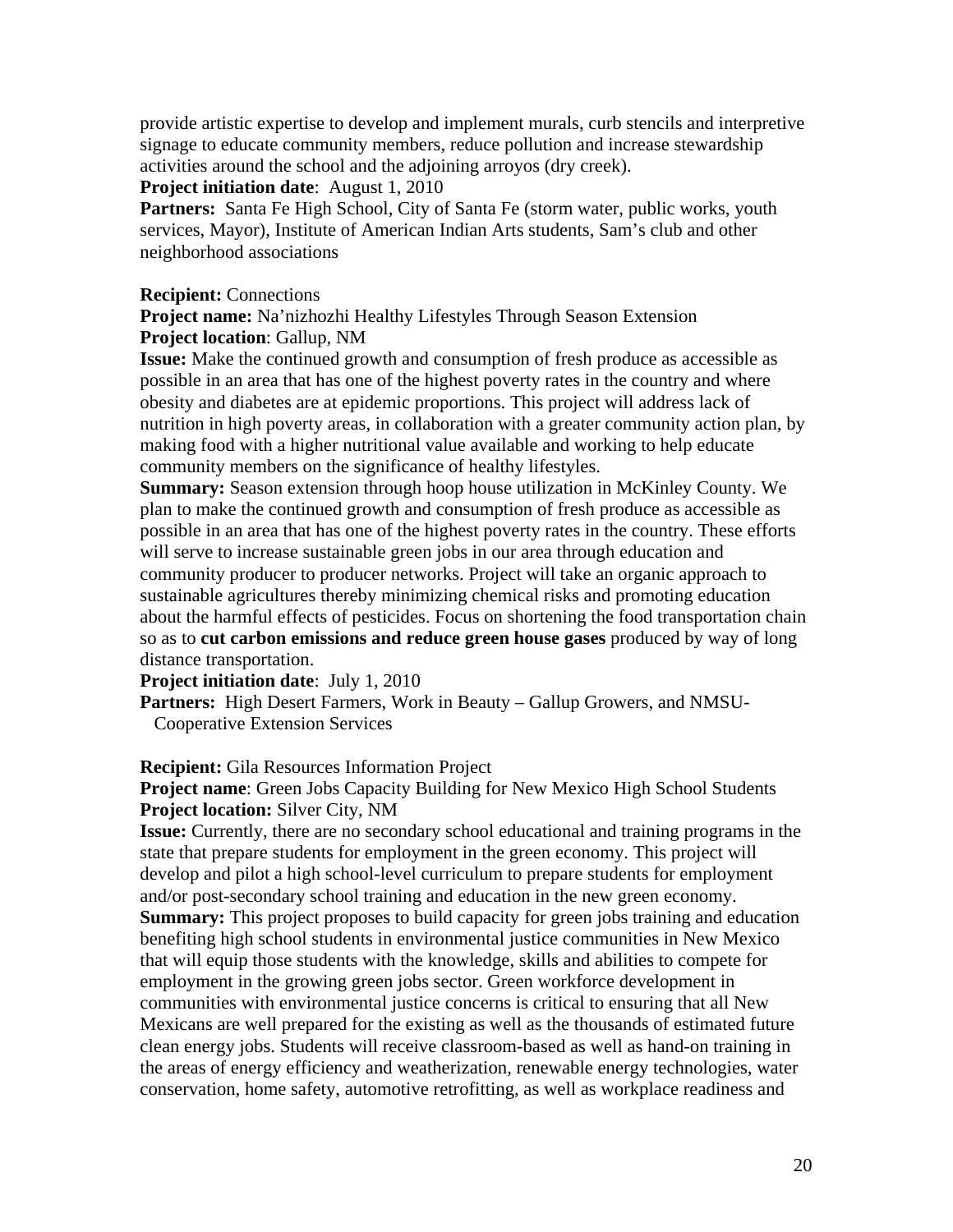success skills. The curriculum will be piloted at Aldo Leopold Charter High School in Grant County, and then disseminated for use at the secondary school level throughout New Mexico. This project will directly benefit low-income high school students in Grant County and statewide by providing pathways out of poverty through green jobs training and education. By providing green jobs opportunities, education and training, doors to employment and social and environmental justice will be opened to those who face high rates of unemployment and underemployment and potential disproportionate impacts from climate change in New Mexico. A trained green jobs workforce in New Mexico will support state entities in their efforts to develop clean energy and green industries and to meet the labor needs of the estimated 235,000 new green jobs expected in New Mexico by 2020.

# **Project initiation date:** August 1, 2010

Partners: Western New Mexico University School of Applied Technology – New Mexico Green Collaborative, Doña Ana Community College, Department of Labor, US Housing and Urban Development, New Mexico Economic Development Department/Green Jobs Cabinet, Green business and industry, Community Action Agency of Southern NM, New Mexico Solar Energy Association Silver City, New Mexico Youth Organized, Youthbuild

# **Region 7**

**Recipient:** Grace Hill

**Project name:** Branch Street- Last Community Connector to the River

**Project location:** St. Louis, Missouri

**Issue:** Recycling and recreational space

**Summary:** The goal of the project is to protect Branch Street, the only remaining street in North St. Louis that connects to the Mississippi River, from being closed off from recreational use. Branch Street serves to facilitate healthy activities, ecological education, and helps improve public health. The project will conduct educational workshops for community leaders focused on public and environmental health issues and organize community bike rides to build awareness about the value of the street. The project will also encourage local business facilities to recycle materials by distributing a self assessment tool to help analyze their waste streams and will work to develop relationships with at least four of the local facilities which operate in the community. **Project initiation date:** August 1, 2010 **Partners:** Trailnet, Inc.

**Recipient:** Migrant Farm Workers **Project name:** Cambio Climatico **Project location:** Lafayette County, Mo Kansas City, Mo

**Issue:** Sun exposure, lead poisoning, training, Spanish language

**Summary:** This project will address climate change issues and public health issues that affect the community of migrant and seasonal farmworker adults and children in Lafayette County, western Missouri. The goals of the project are to increase awareness about the dangers of sun and heat exposure, the key words and symbols related to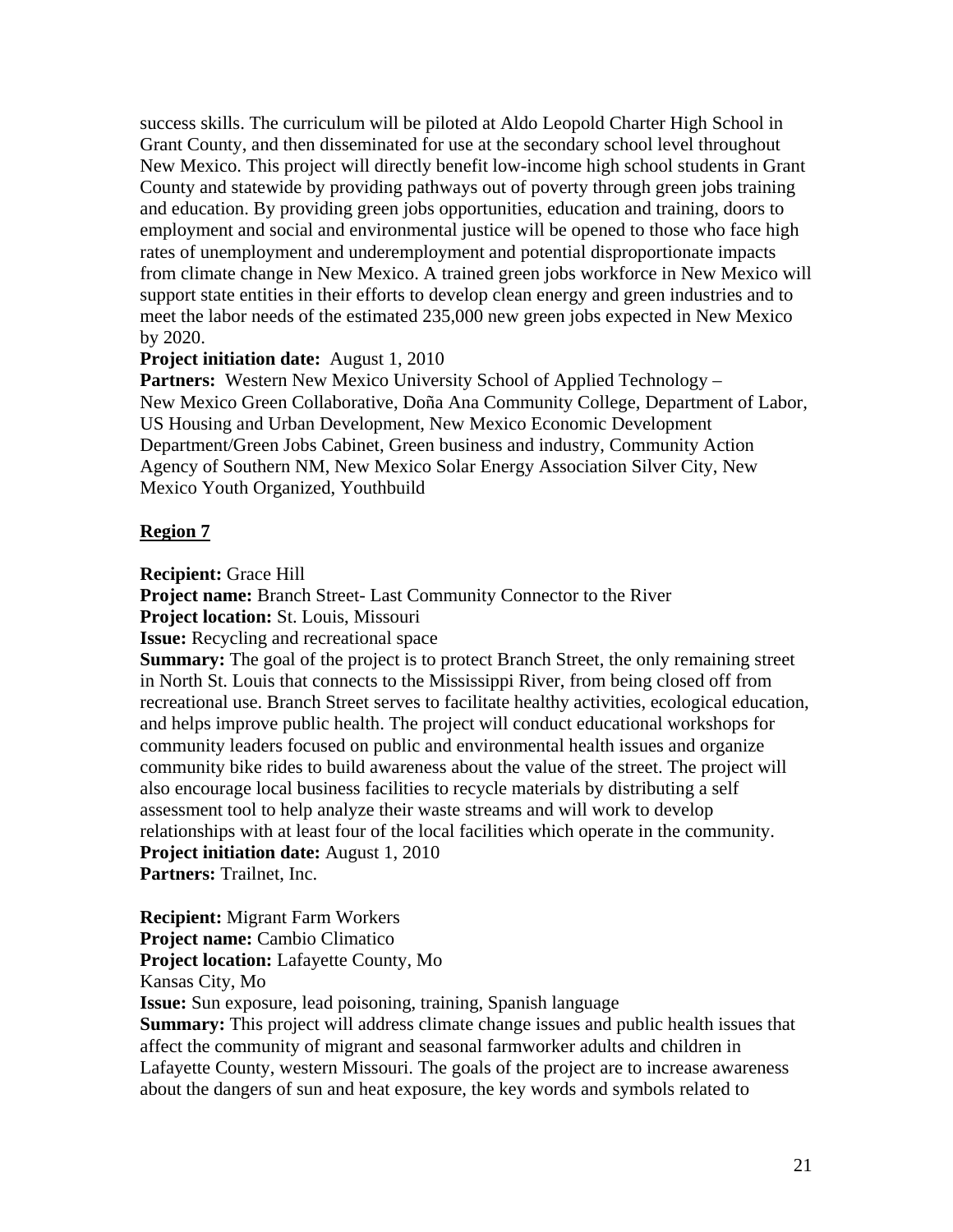weather advisories broadcast via television, telephone, or in person, and the dangers of lead poisoning and poisoning prevention strategies, including how to evaluate toys and find out about toy recalls. This project also seeks to decrease in pesticide related health issues in migrant populations.

## **Project initiation date:** August 1, 2010

**Partners:** Rodgers-Lafayette Community Health Center, Lafayette County Health Department

**Recipient:** Friends of the Kaw

**Project name:** Community Environmental Justice Education Program for Eastern Kansas City, Kansas

**Project location:** Eastern Kansas City, Kansas

### **Issue:**

**Summary:** With high rates of poverty, heavy pollutant loads, and other significant health risks, young people are exceptionally vulnerable to factors that impact their ability to thrive and grow into healthy adults. This project seeks to develop capacity to obtain community feedback on activities and increase participation in environmental decisionmaking. It also seeks to create opportunity for additional computer access and computer skills in the Quindaro community, and to improve access to information on fish consumption and the health effects of environmental pollutants.

### **Project initiation date**: August 1, 2010

Partners: J Gordon Community Development Corporation, Kansas City, Kansas Public Schools, Wyandotte High School, Building a Sustainable Earth Community

#### **Recipient:** Kamen's Angels, Inc.

**Project name:** Oak Park Neighborhood Reclamation Project Phase 1

**Project location:** Oak Park Neighborhood- Kansas City, Missouri

**Issue:** Revitalization, weatherization, green jobs training

**Summary:** The goal of this project is to engage young people from the neighborhood in the process of revitalization by recruiting homeowners to apply for energy audits and home weatherization through existing programs. Neighborhood youth will also receive training through mentorship in home weatherization as well as home renovation and energy efficiency retrofitting. The idea is to foster community involvement with youth, while at the same time, increasing neighborhood energy efficiency and decreasing the cost associated with outdate and drafty homes.

**Project initiation date:** August 1, 2010

Partners: City of Kansas City, Missouri, Jackson County Juvenile Court System, Changing Lanes, New Rising Star Church, Kansas City Power and Light Company

**Recipient:** St. Louis Lead Prevention Coalition

**Project name:** Healthy Homes, Healthy Families

**Project location:** St. Louis, Missouri

**Issue:** Indoor air quality, asthma, lead poisoning

**Summary:** The goal of this project is to provide education and resource materials to lowincome families in St. Louis, MO, designed to enable them to address common household issues found in older, lower cost housing stock and maintain a healthy home environment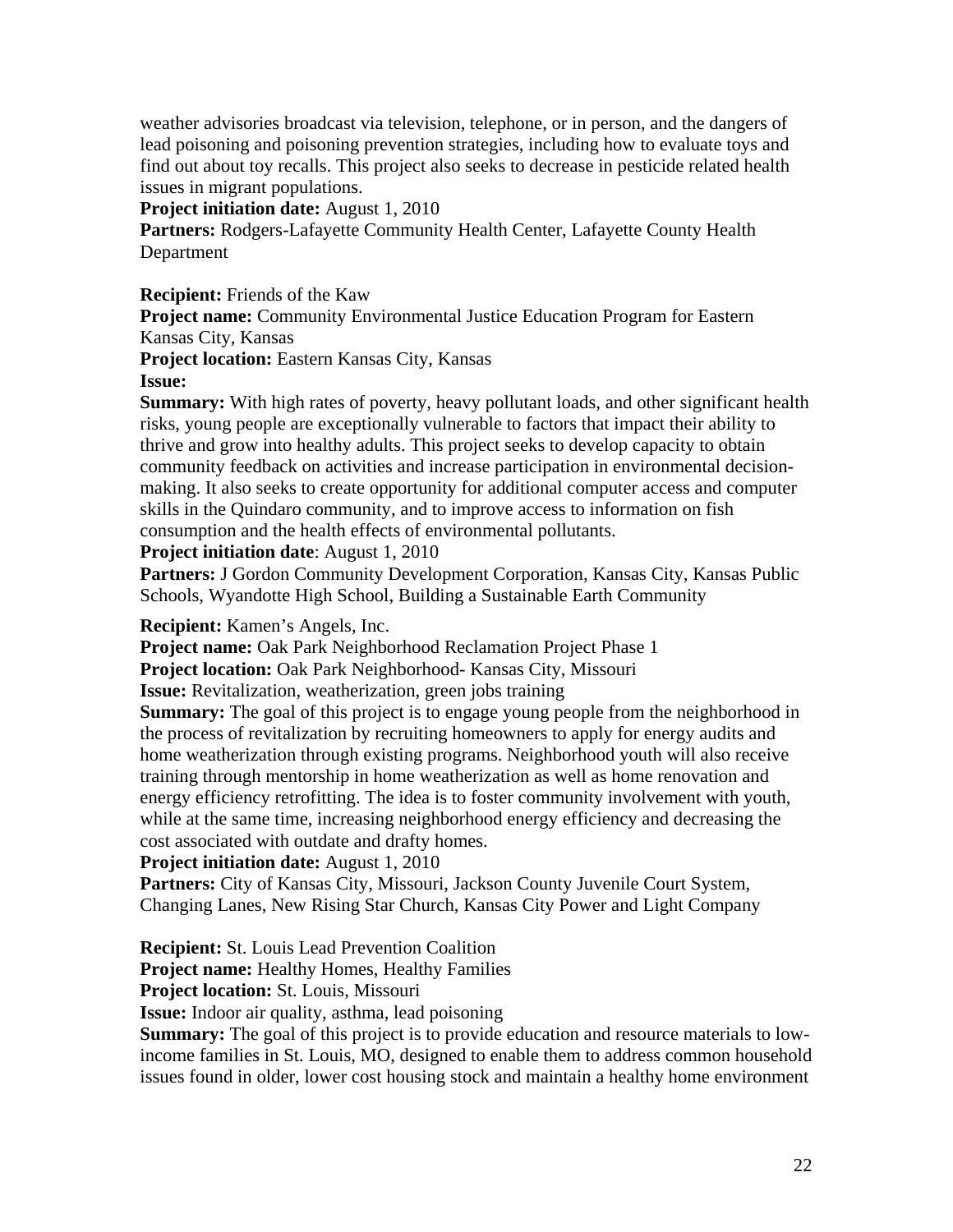by addressing the hazards of lead, mold/mildew, poor indoor air quality, and insects/rodents.

**Project initiation date:** August 1, 2010

**Partners:** Healthy Homes and Families Advisory Council, St. Louis City Health Department, St. Louis City Building Division, Community Development Agency, Grace Hill, Urban League, Catholic Charities, Legal Services of Eastern Missouri

# **Region 8**

**Recipient**: Groundwork Denver, Inc.

**Project name:** Clean and Green Globeville: A Community-based Approach to Climate Change Mitigation and Adaptation.

**Project location:** Denver, CO

**Issue:** Climate change is predicted to have numerous negative health impacts in the U.S. In Denver, we expect drought, heat waves, hail storms, and increased smog. The health impacts of these changes are likely to fall disproportionately on populations that are most vulnerable to climate-sensitive health outcomes.

**Summary:** This project addresses the environmental justice issues likely to result from climate change by utilizing mitigation and adaptation strategies that reduce greenhouse gas emissions while also building a "greener" and healthier neighborhood. The project includes a series of activities that will encourage and support residents as they reduce energy use in their homes, clean out toxic substances from their homes, yards and alleys, and participate in the conversion of vacant, underutilized property into a community green space and demonstration of "green infrastructure". Each activity will address climate change issues while also providing more immediate "co-benefits" to the residents and build a network of interested and active families who will continue to participate in broader climate change initiatives. It is anticipated that the communities will benefit from reduced energy bills and a safer environment, while at the same time greenhouse gases are reduced.

# **Project initiation date:** June 14, 2010

**Partners:** Platte Farm Open Space Steering Committee consisting of local residents who are leading the effort to convert the Globeville Valley into a community open space and other initiatives, the Civic Association, Rocky Mountain Poison and Drug Center, faith based organizations, and other community leaders

# **Recipient:** Environmental Learning for Kids

**Project name:** Denver Youth Naturally – Climate Change and Environmental Justice through Youth Leadership Development

# **Project location:** Denver, Colorado

**Issue:** For communities with fewer resources to respond and adapt, the impacts of climate change can topple an already precarious situation. We seek to address climate change issues that will directly affect the community, such as reductions in air and water quality, drought, and the public health impacts of increased hot and cold temperature days.

**Summary:** The project seeks to strengthen the capacity of the communities of Park Hill, East Montclair, and Montbello to understand, respond, and prepare for climate change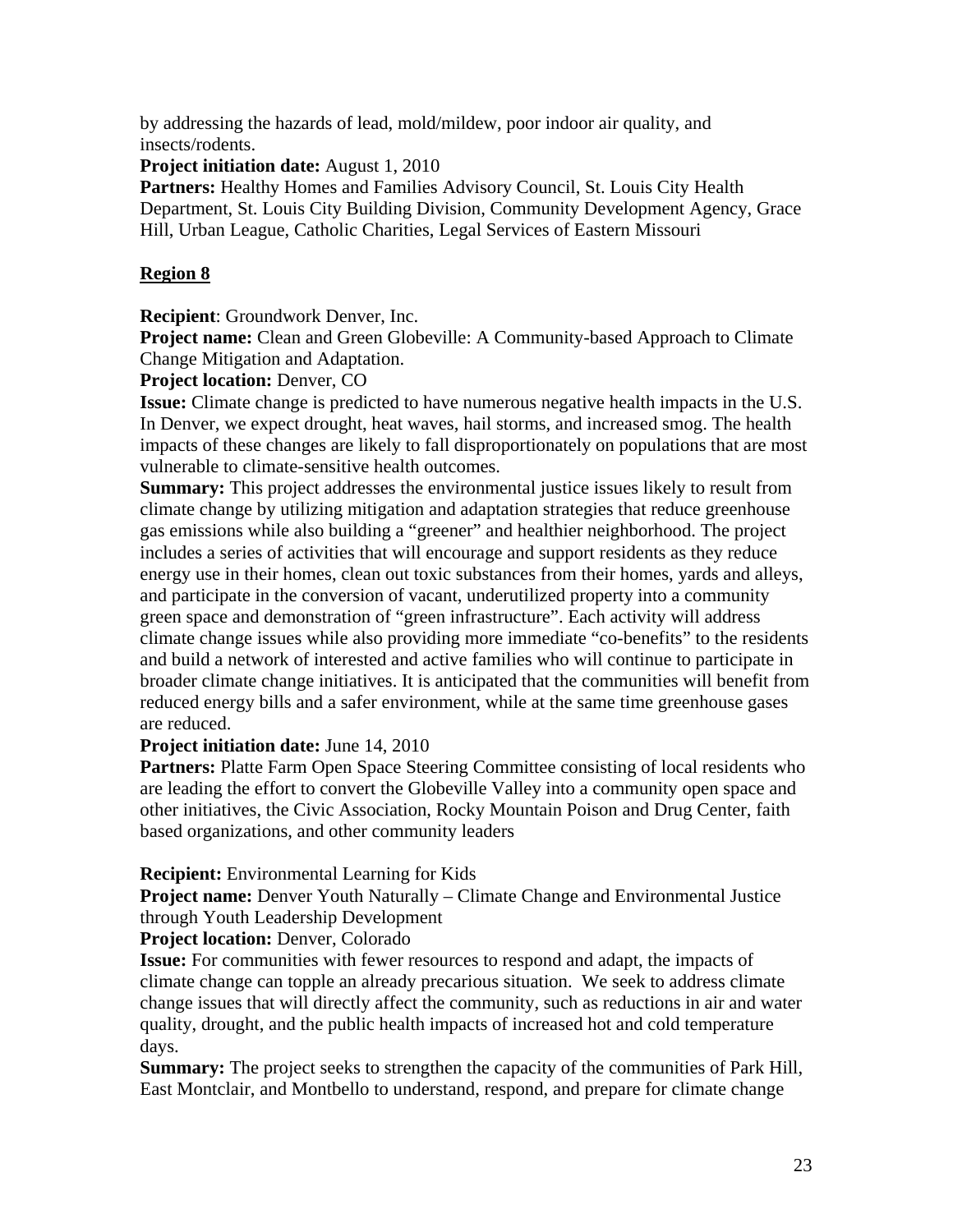impacts, through one of the greatest assets: youth. Activities will include outdoor and nature-based education on local climate change issues that will directly affect the community, such as reductions in air and water quality, drought, and the public health impacts of increased hot and cold temperature days. The youth will be educated on monitoring and collecting data on local climate change impacts, and develop leadership skills to educate the community on climate change, building consensus, and setting community priorities. Through self-designed community stewardship projects and community education activities, youth become engaged in their neighborhoods while building their community's capacity to challenge environmental injustice and climate change impacts.

### **Project initiation date:** June 14, 2010

**Partners:** Colorado Division of Wildlife, US Forest Service, Denver Parks & Recreation, and the National Park Service plus the communities of Park Hill, East Montclair, and Montbello

### **Recipient:** Mountain Studies Institute

**Project name:** Facilitating a Culture of Awareness: Broadening Public Outreach for Ozone and Mercury in Rural Colorado-New Mexico

**Project location:** Silverton, Colorado

**Issue:** Concerns about mercury, ground-level ozone, particulates, and other pollutants and their effects on human health, visibility, and ecosystems are growing for the Four Corners region.

**Summary:** The goal of the project is to facilitate the education, empowerment, and participation of rural people in SW Colorado-NW New Mexico that are affected by air, water, and toxics pollution from oil and gas and energy production facilities. This will be accomplished by 1) building community knowledge about ozone, mercury, and other environmental quality issues via regular radio announcements; reader-friendly outreach materials; and air/water quality alerts in newspapers; 2) engaging a broad range of stakeholders via an Air Quality Forum; and 3) empowering and facilitating lower income community participation by making outreach materials related to environmental issues available in Spanish. Success will be measured by: 1) development of a centralized website platform, 2) secure commitment to report air quality conditions on 5 media outlets in the region, 3) development of a Spanish version of the booklet "How's the Air Out Here?", 4) dissemination of the booklet to the Hispanic Community, 5) inclusion of the Hispanic Community in discussions on air quality in the Four Corners Region, and 6) hosting a 2010 Air Quality Forum with 75 attendees representing the full diversity of the Four Corners citizenry.

## **Project initiation date:** July 1, 2010

**Partners:** MSI will work with over 20 partners on this project. Core partners will include Hispanic and Native American community programs, CitSci.org, government agencies, local media outlets, and outreach organizations

**Recipient:** Thunder Valley Community Development Corporation **Project name:** Lakota Youth Community Demonstration Project **Project location:** Pine Ridge Indian Reservation, South Dakota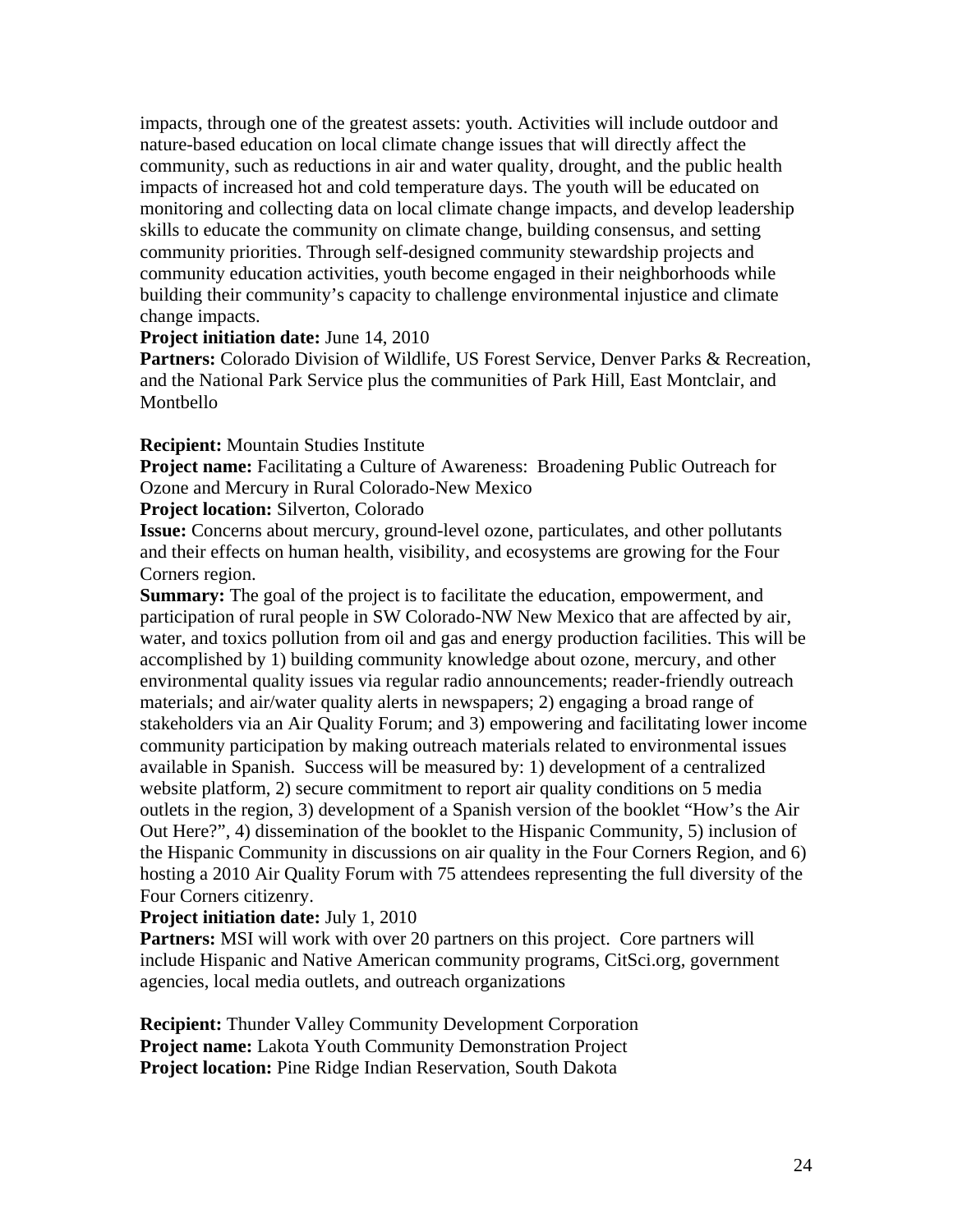**Issue:** The reservation has been negatively and disproportionately impacted by water and air contamination and by the construction of all-electric buildings without community input. The community is dealing with the impacts of government policies that lead to unsustainable construction. These houses have astronomical utility bills and, as they are powered by fossil fuels, contribute to climate change.

**Summary:** The project is located on the Pine Ridge Reservation and has three goals. The first is to reduce greenhouse gas emissions and empower community youth by building a demonstration photovoltaic solar generation project at an all-electric community building; reducing community energy use; and providing training and community education on these topics. The second goal is to increase community capacity to adapt to climate change and a drier, hotter climate by giving youth experience with organic gardening and rooftop water collection and by providing community education. The resulting vegetables will be given to community elders, providing public health benefits. Third, the project will increase public education about "green economy" jobs and employment in green industries by holding an open house involving regional green businesses and colleges that provide training for green jobs.

#### **Project initiation date:** June 14, 2010

**Partners:** Lakota People's Law Project, Red Cloud Solar, Village Earth, South Dakota Cooperative Extension, Oglala Sioux Parke and Recreation Authority, Intertribal Council on Utility Policy, Oglala Lakota College, South Dakota Department of Labor, Oglala Sioux Tribe Health Department Running Strong for American Indian Youth, and Honor the Earth

#### **Recipient:** Front Range Earth Force

**Project name:** Justair: Northwest Denver Air Pollution Mitigation Project **Project location:** Denver, Colorado

**Issue:** This project will identify and mitigate air pollution and solid waste disposal issues effecting public health and climate change in the Northwest Denver Skinner Middle School community with disparate economic and racial/ethnic composition.

**Summary:** Skinner Middle and elementary school students will utilize the six-step Earth Force Service-Learning Process to investigate the environmental impact practices such as idling automobiles and busses at school entrances; raise awareness about chemical and particulate pollutants and their link to respiratory diseases and eye/nose irritation; and reach across cultural and economic barriers to partner with community stakeholders in order to develop and pilot test multiple strategies to reduce greenhouse gas emissions, improve solid waste disposal practices, and prevent the triggering of respiratory disease by chemical and particulate pollutants in the air.

#### **Project initiation date:** July 1, 2010

**Partners:** Skinner Middle School, Brown International Elementary School, Denver Environmental Health Clean Air for Schools Engines Off, and Groundwork Denver, Inc.

#### **Recipient:** Utah Society for Environmental Education

**Project name:** The West Side Environmental Justice Project – addressing issues in the Rose Park Community of North West Salt Lake City **Project location:** Salt Lake City, Utah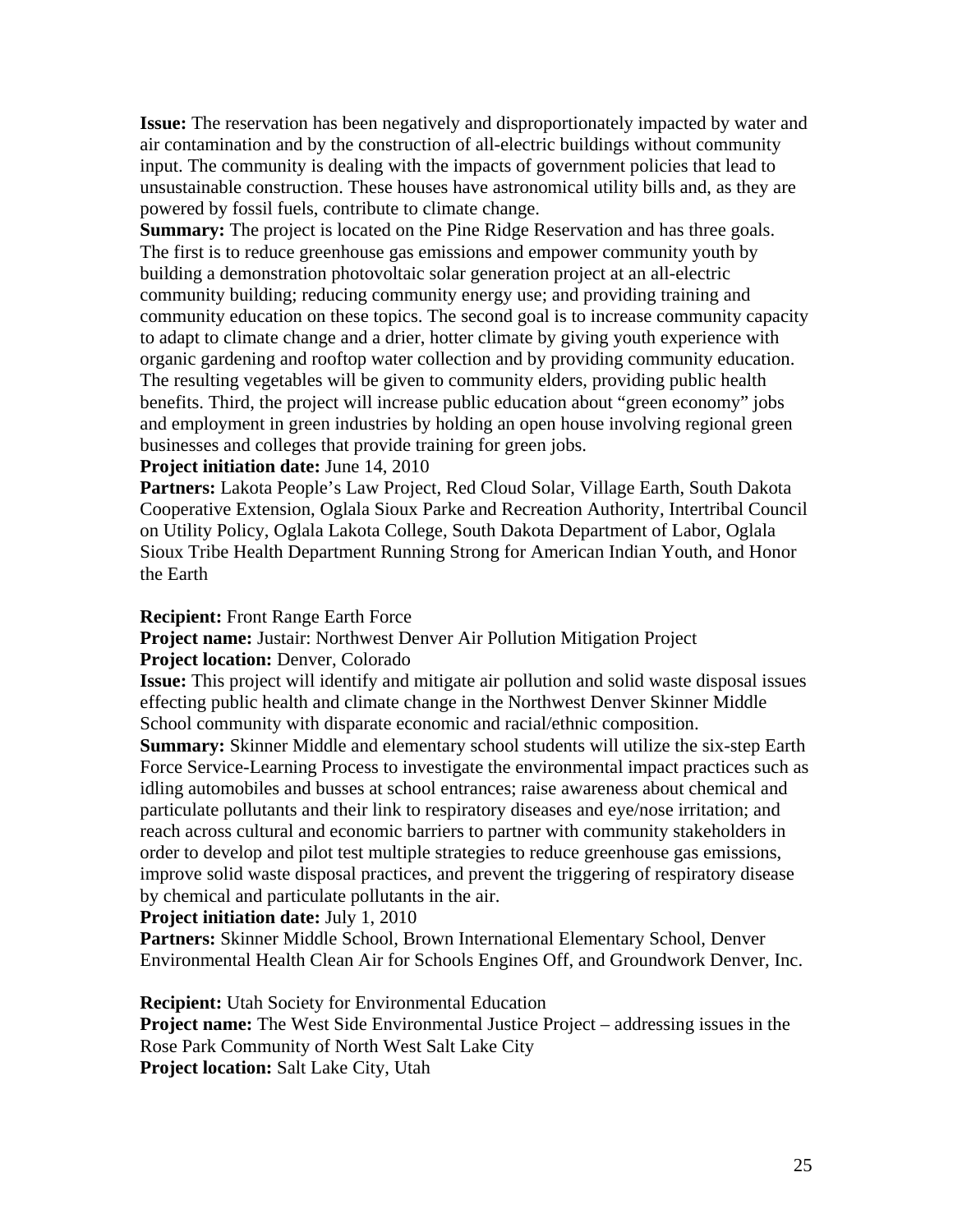**Issue:** The problems in Rose Park are not completely uncommon to the rest of Utah, with the exception of a historic superfund site. The underlying issue at hand is the lack of information disseminated to the diverse populations and the cultural sensitivity around these issues. USEE has found that the traditional methods of environmental education (handouts, displays, presentations) may not work well with language barriers and between social classes.

**Summary:** The overall mission of the West Side Environmental Justice Project is to help identify and reduce environmental concerns and issues in the Rose Park area by forming community partnership, performing an environmental assessment, gathering community input, and providing education and environmental stewardship. The specific goals are to: 1) Bring together a Community Action committee for the Rose Park area; 2) identify and prioritize environmental health threats to the Rose Park community; 3) ensure that adults, families and children have access to information about these threats and the means to protect against them, no matter their primary language; and 4) promote practical means to remove or reduce recognized, serious threats that are not being addressed effectively. **Project initiation date:** June 14, 2010

**Partners:** The University of Utah, The Tracy Aviary, community members, Wasatch Community Gardens, The People's Market, The Sorensen Multicultural Unity Center, SLC Public Library (Day Riverside Branch), Utah Department of Environmental Quality/ Department of Natural Resources, local businesses and local schools, SLC Housing and Neighborhood Development

# **Region 9**

**Recipient:** Yurok Tribe Project

**Project name:** The Yurok Tribe's Climate Change Impacts Assessment and Prioritization Project

**Project location:** Klamath, California

**Issue:** Climate change. The issue to be addressed is building tribal capacity on climate change in order to understand the technical issues associated with climate change research and modeling and to engage and educate the community and develop partnerships in order to begin adaptation planning.

**Summary:** Located on the lower part of the Klamath River, in parts of Del Norte and Humboldt Counties, the Yurok Reservation faces significant environmental impacts from climate change including coastal erosion, the rise of sea levels, and increased flooding in the Klamath River watershed. The largest and poorest federally recognized tribe within California, the Yurok Reservation hopes to build tribal government and community capacity via technical training of the program staff and participation in national meetings. The project will engage the reservation community in potential localized changes through the production of educational materials, including a brochure outlining various opportunities to participate in local and regional climate change planning efforts. The final goal of the project is the preparation and completion of the Yurok Tribe Climate Change Prioritization Plan and an initial assessment of potential climate change impacts that will serve as a guide for future tribal climate change research and planning efforts **Project initiation date:** July 1, 2010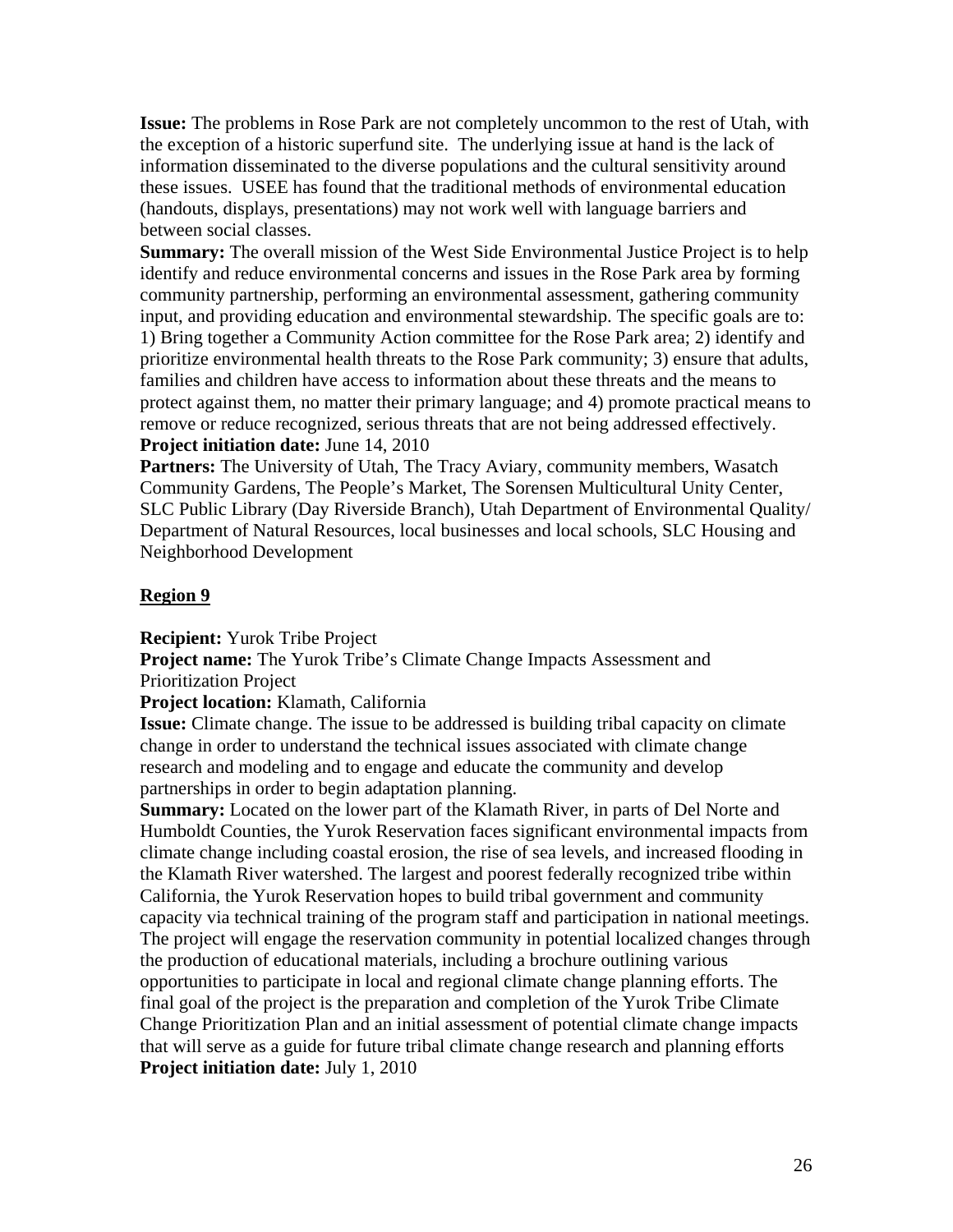**Partners:** USGS, USFWS, USFS, EPA, and NPS, California Department of Water Resources, California Climate Change Taskforce, and CalEPA. Otyer partners include local agencies such as Humboldt, Del Norte, Trinity, Siskiyou, and Shasta Counties and local environmental groups such as the Klamath Riverkeeper, North Coastal Environmental Network, and other regional tribes

### **Recipient:** Scott's Valley Band of Pomo Indians

**Project name:** Scott's Valley Energy Conservation and Efficiency Implementation Project

### **Project location:** Lakeport, California

**Issue:** Energy efficiency, weatherization, green jobs training

**Summary:** The Scotts Valley Band of Pomo Indians is one of six federally recognized Tribes in Lake County, California, comprising the Hinthill Environmental Resource Consortium (HERC). The Scotts Valley Tribe will use an Environmental Justice Small Grant, and Dept of Energy funding, to implement a Weatherization Energy Program to reduce energy consumption in tribal housing and commercial buildings. The Program will include energy evaluations, conservation consultations, and building retrofitting for energy efficiency. In addition to the energy reduction benefits, the Program will increase the Tribe's environmental capacity by providing Tribal members with training for specialized "green" jobs. Energy evaluations and retrofits will be completed by program trainees and graduates, teamed with energy professionals and contractors, providing program participants with the necessary hands-on experience to become licensed California Weatherization Contractors.

**Project Initiation Date:** October 1, 2010 **Partners:** DOE, EPA, California EPA

**Recipient:** Malama Learning Center **Project name:** Green Collar Institute **Project location** Leeward Coast of O'ahu, HI **Issue:** Green jobs

**Summary**: The Malama Learning Center is a non-profit organization that brings art, science, conservation and culture together through education to promote sustainable living on the Hawaiian Islands. Malama Learning Center, in partnership with Leeward Community College will create a "Green Collar Institute" to bring awareness to high school and college students of the environmental and climate change issues affecting their communities. The Leeward Coast of O'ahu is home to the largest percentage of native Hawaiians on the Island, many of who are living at or below poverty level and face numerous environmental issues including overflowing landfills, illegal dumping and pollution. The Green Collar Institute will work to reduce the frequency and size of illegal dumps, improve water quality in streams, harbors and oceans, and improve native ecosystems. Students will receive information about related green collar jobs and learn practices in sustainability.

**Project initiation date:** July 1, 2010 **Partners:** Leeward Community College

**Recipient:** Urban Habitat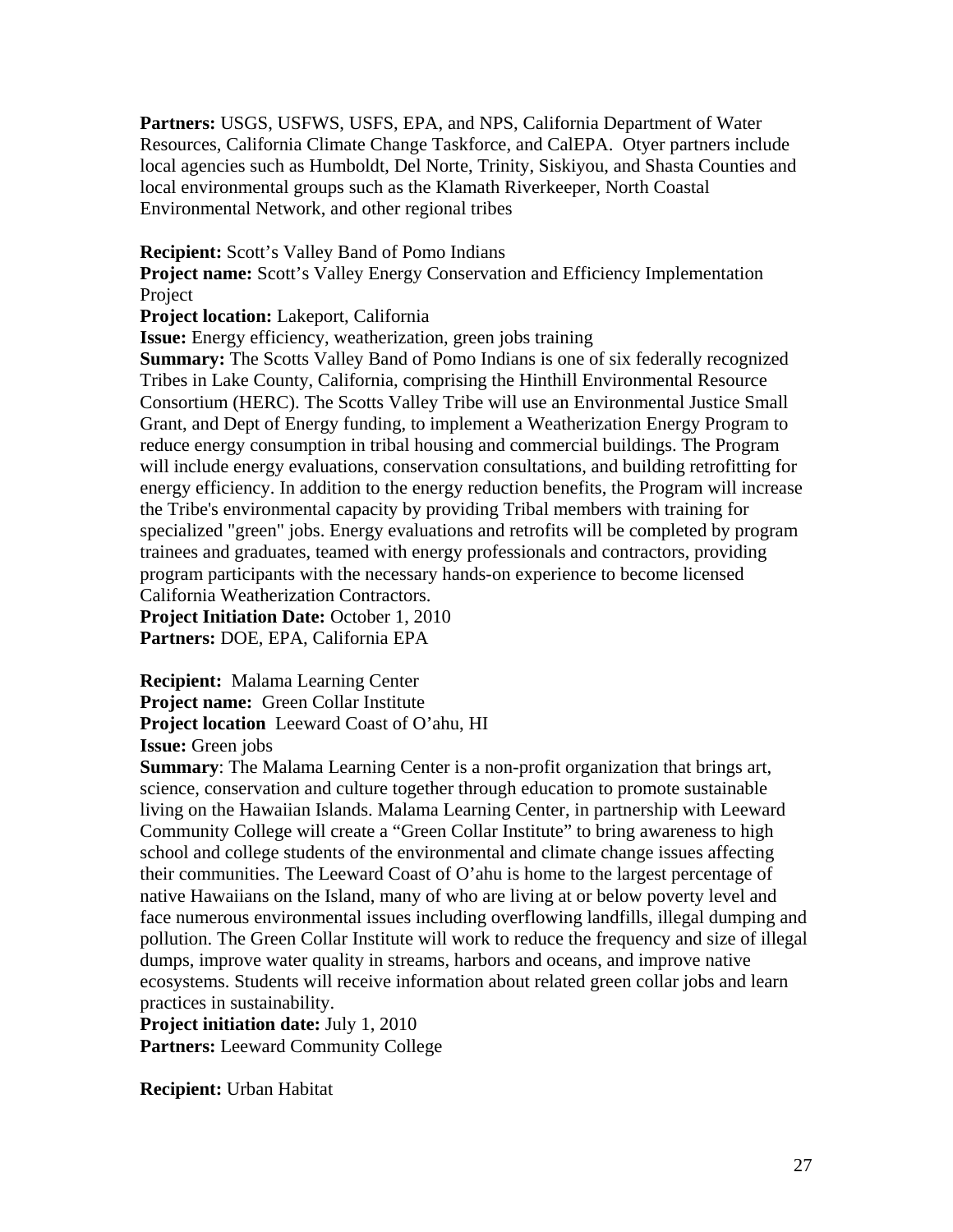**Project name:** Community Climate Action Engagement Project

**Project location :** Richmond, CA

**Issue:** Climate Change

**Summary:** Urban Habitat will use an Environmental Justice Small Grant to support the Community Climate Action Engagement Project in Richmond, California. The purpose of the project is to 1) increase the Richmond community's ability to engage in the development of an Energy and Climate Action Plan (ECAP); and 2) to engage Richmond's decision makers in addressing the impacts that climate change has on the city's low-income communities and communities of color. The organization will accomplish this by creating and implementing a "Climate Justice Curriculum" that connects climate change to local and regional efforts around transportation justice, affordable housing, equitable development and quality green jobs. It will build public awareness regarding the threats of climate change and the benefits of developing a local ECAP through public alerts and briefing sessions, and work to increase the capacity of Richmond residents and stakeholders to help them participate effectively in planning efforts related to climate change.

**Project initiation date:** June 1, 2010

Partners: Asian Pacific Environmental Network, Communities for a Better Environment, Contra Costa FaithWorks!, Contra Costa Interfaith Supporting Community **Organization** 

# **Recipient:** The Watershed Project

**Project name:** Greenway Garden Project

**Project location: Richmond, CA** 

**Issue:** Urban waters, Climate change

**Summary:** The Watershed Project, a non-profit organization with a 13-year history of working in the Richmond community, will lead the Richmond Greenway Bioswale and Native Plant Garden (Greenway Garden) project, a community based effort to transform a section of abandoned railroad into a transportation, education, and recreation resource for the community. The project will set an example for the City by using low impact biological and cost effective ways of removing storm water pollutants, as well as encourage green approaches to cleaning local storm waters. The Greenway Garden will restore a wildlife habitat in the heart of urban Richmond, educate the surrounding community about local gardening and demonstrate how the native habitat can reduce the need for pesticides in adjacent vegetable and fruit gardens. The project is designed to improve water quality in the Bay by reducing storm water and urban runoff pollution, increasing awareness of Low Impact Design best management practices, and increasing environmental literacy in the Richmond community.

**Project initiation date:** June 1, 2010

Partners: City of Richmond, Friends of the Richmond Greenway, Urban Tilth, Restoration Design Group

**Recipient:** Rose Foundation **Project name:** New Voices Are Rising **Project location: Oakland, CA Issue:** Environmental Education, Youth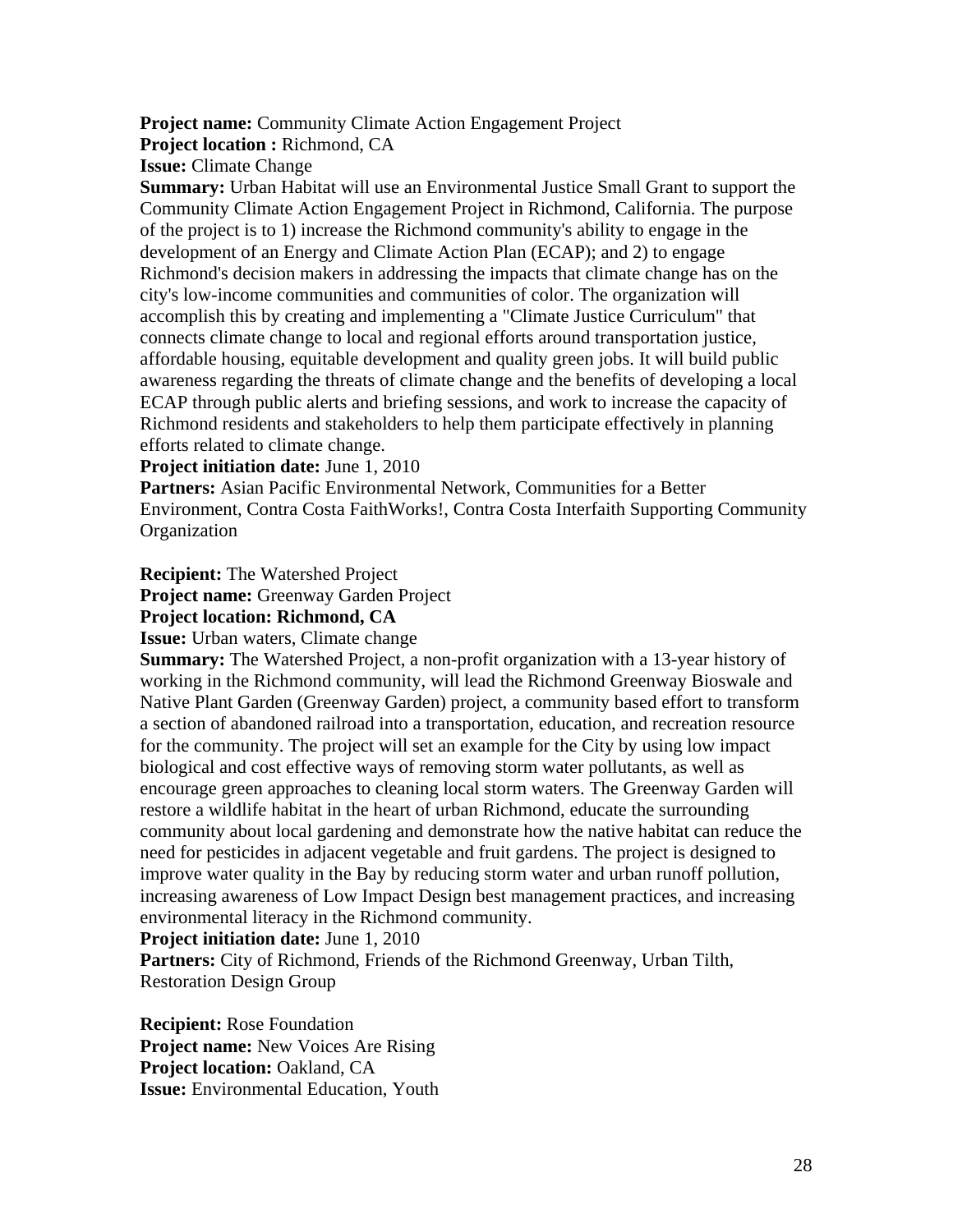**Summary:** The Rose Foundation's New Voices Are Rising Program is a youth-focused, community-driven environmental justice and civic engagement project that works with students from low-income communities and communities of color in Oakland and Richmond, California. With a \$25,000 EJ Small Grant, the Rose Foundation will help students explore the concepts of environmental justice, and allow youth to learn by actively engaging in legislative and regulatory processes. Participating students will attend an intensive summer program focusing on strategies for addressing climate change, as well as a series of classroom presentations on environmental health, environmental civics, and the connections between air pollution environmental health disparities in low-income communities and communities of color in San Francisco's East Bay. They will learn about the federal, state, and local roles in developing laws and regulations that impact climate change, air pollution, and community health, and they will also learn key analytical tools and public speaking skills that will encourage them to participate effectively in public efforts to improve air quality.

#### **Project initiation date: 6/1/2010**

Partners: EarthTeam Environmental Network, East bay Alliance for a Sustainable Economy, Global Community Monitor, Coalition for Clean and Safe Ports, West Oakland Environmental Indicators Project, Pacific Institute, National Resources Defense Council, Union of Concerned Scientists

**Recipient:** Marin Community Clinic (MCC)

**Project Name:** Viviendo Verde Ya! (Living Green Now)

**Project location:** San Rafael's Canal District in San Rafael, CA.

 **Issue:** Healthy places for children, climate change.

**Summary:**The Viviendo Verde Ya! Project will expand the role of promotores (community health workers) in the Canal district by working with Promotores Verdes (a grassroots organization) to mentor a network of volunteer environmental leaders, advocate for environmental change in the community, and develop a community endorsed and scientifically reviewed toolkit designed to meaningfully engage the Latino/Indigenous community in environmental change. The expected results include 1) the adoption of Integrated Pest Management practices and a reduction in pesticide use in the home, 2) strategies to reduce water intrusion and mold growth in the home to improve air quality and reduce asthmagens, and 3) a reduction in the use of toxic substances including pesticides in the workplace. Finally, local government, school, and housing improvements that reduce toxic exposures, improve indoor air quality, and improve community knowledge about local consequences of climate changes.

**Project initiation date:** June 1, 2010

**Partners:** Promotores Verdes, Marin County Supervisor Steve Kinsey's office, First 5 Marin, and the Region 9 Pediatric Environmental Health Specialty Unit

**Recipient:** Amigos de los Rios

**Project name:** The Emerald Necklance Project

**Project location:** San Gabriel Valley, East County Los Angeles, CA

**Issue:** Air Quality, Water Quality, Climate Change, Sustainable Cities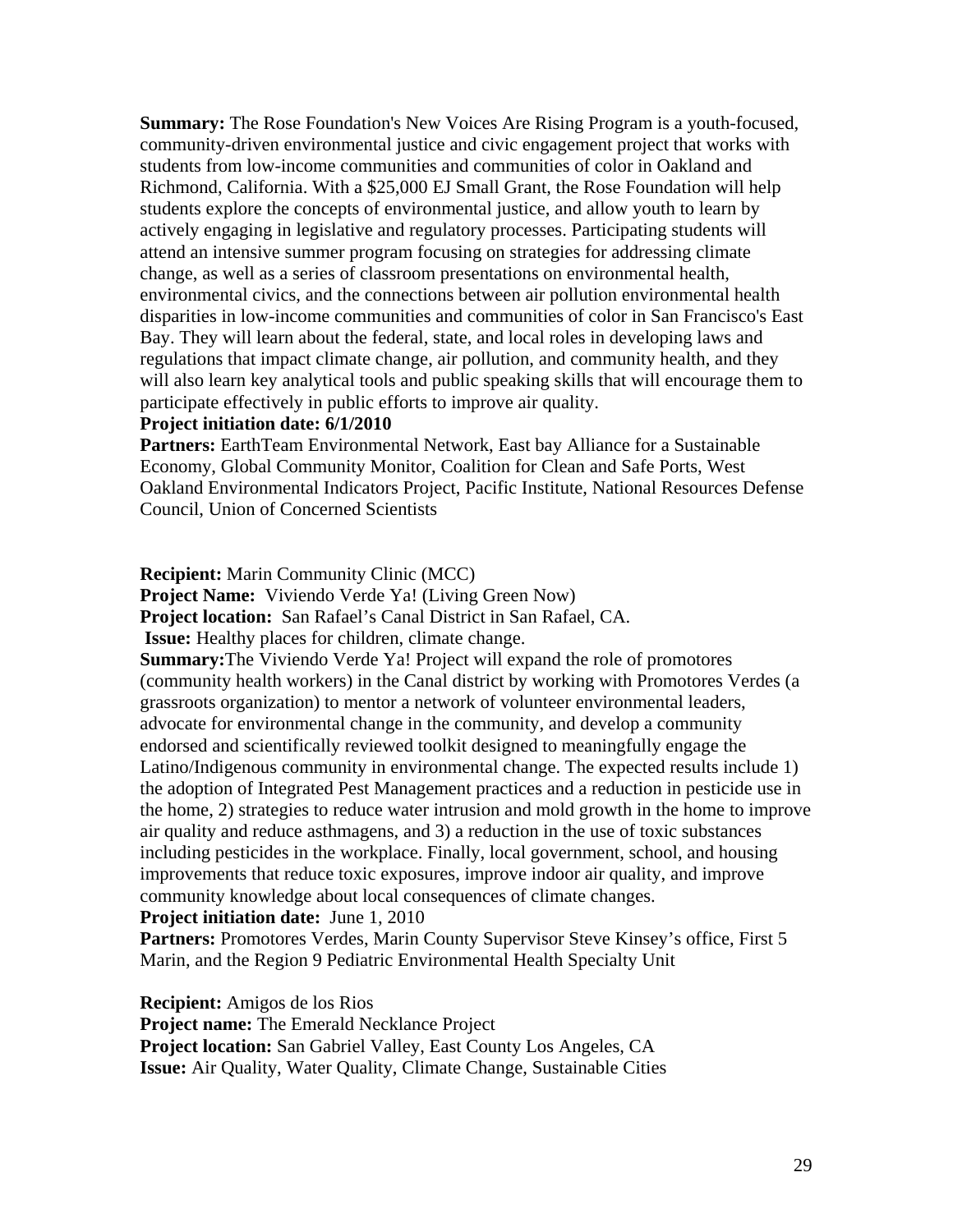**Summary:** Amigos de los Rios, a non-profit organization, aims to strengthen community life, preserve the environment and improve healthy living in the underserved areas of the San Gabriel Valley and East County Los Angeles through the Emerald Necklace Project. The project is a direct response to the health and environmental challenges that coincide with the poor air quality and green house gas emissions faced by residents living in the urban core. Emerald Necklace will on focus on creating healthy cities by providing valuable training to the community on issues including air, water quality and greenhouse gas emissions, and creating green infrastructure to address these challenges in a holistic manner.

## **Project initiation date** July 6, 2010

**Partners:** Los Angeles County Recreation and Parks Division, School Districts, Los Angeles County Board of Supervisors, County Flood Control's Watershed Division

**Recipient**: Community Services Unlimited, Inc.

**Project name:** From the Ground Up: Promoting Safe and Healthy Urban Agriculture **Project location:** Los Angeles, CA (South Central)

**Issue:** Sustainable Urban Agriculture

**Summary:** The goal of this project is to teach the youth in South Central Los Angeles about sustainable urban agriculture to promote healthy eating, reduce exposure to toxins, and mitigate and adapt to climate change. Through teaching residents how to grow food naturally, the project will increase community residents' access to healthy produce, while also raising awareness about, and reducing exposure to, lead and pesticide hazards.

**Project initiation date:** September 1, 2010

Partners: EXPO Center, John Muir Middle School, Normandie Avenue Elementary School, South LA Healthy Eating Active Communities, Tree People, and County of Los Angeles Childhood Lead Poisoning Prevention Center

**Recipient**: Communities for a Better Environment

**Project name**: LA Youth Making the Connection: Climate Change, Local Fossil Fuel Impacts, & Alternatives

**Project location:** South East Los Angeles and Wilmington, CA

**Issue:** Fossil fuels and Climate change

**Summary:** The goal of this project is to provide a bridge connecting the existing work of Youth EJ on the direct health impacts of fossil fuel emissions to the broader impacts of fossil fuels causing climate change. CBE will hold new fossil fuel leadership training for youth who are active in the EJ communities of South East LA and Wilmington on the global and local impacts of fossil fuels, work with youth to carry out simple, alternative energy demonstration projects, and continue youth involvement on local fossil fuel policy. The youth leaders will help tremendously by learning the facts about fossil fuels, climate change, and practical solutions, educating their friends and family, and increasing their leadership skills to address these environmental issues.

**Project initiation date: October 1, 2010** 

**Partners:** Southern Californians for Youth, Youth for Environmental Justice, Youth Justice Coalition, South Central Youth Empowered Through Action/Community Coalition, and other youth organizations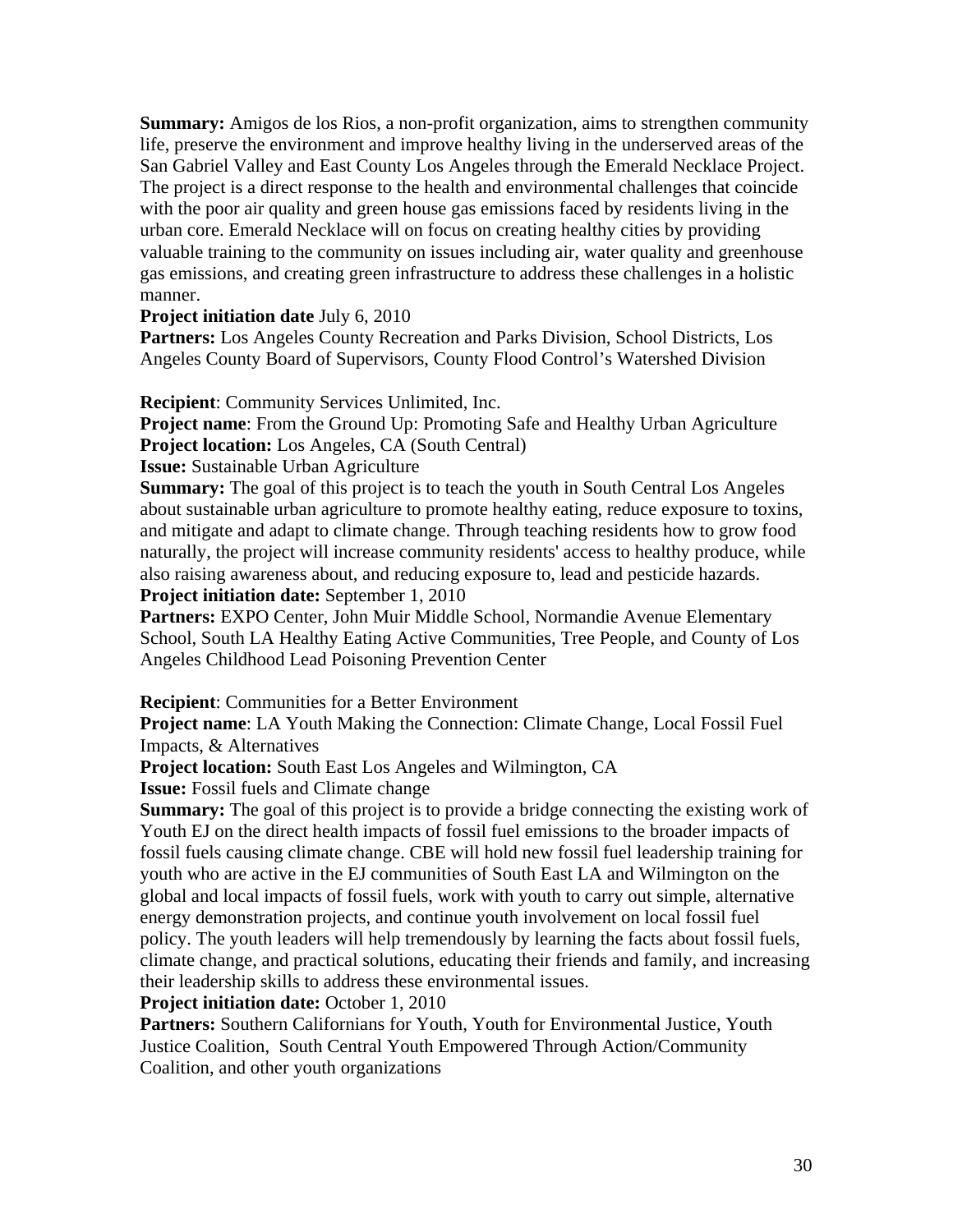# **Region 10**

**Recipient:** Anchorage Neighborhood Housing Services

**Project Name:** Fairview Highway Justice Project

**Project Location:** Anchorage, Alaska

**Issue:** Community social, health and environmental impacts of proposed highway project.

**Summary:** NeighborWorks Anchorage will utilize Justice Project grant funds to promote awareness and public involvement in the H2H project and the ultimate decision making process for the final route. Through NeighborWorks Anchorage's existing resident council structure staff we will educate residents about the H2H process and the potential environmental and public health implications, including the potential impact to air and water quality. We will then facilitate a process to identify the residents' main concerns regarding the project and develop a position statement on their behalf. Finally, through our existing Community Leadership Institute, we will empower the residents by training them in public speaking and effective advocacy skills. To complement our resident organizing capacity, we will partner with local stakeholders to provide technical expertise on the project.

## **Project Initiation:** July 1, 2010

Partners: Fairview Community Council, Alaska Housing Finance Corporation, Anchorage Neighborhood Health Center, Anchorage Citizen's Coalition, Alaska Center for the Environment, Anchorage Department of Neighborhoods, Anchorage Department of Health and Human Services Air Quality Program, Anchorage Transit Advisory Board

**Recipient:** Center for Human Services

**Project name:** Ballinger Sustainability Initiative

**Project location:** Seattle, Washington (Shoreline)

**Issue:** Community education and participation in sustainability activities and toxics reduction

**Summary:** The Ballinger Sustainability Initiative will focus on promoting sustainability practices and climate change awareness though service learning, education, and workshops with the residents at Ballinger Homes, who are underrepresented in the sustainability arena. Ballinger Homes is a public-housing community in Shoreline, Washington. This diverse neighborhood of 110 families represent a mini United Nations of immigrants and refugees from Asia, Africa, and former Soviet Union. As residents of public housing, they are living with a very low income (30% of HUD Median Family Income). The majority of the residents are English Language Learners. We will investigate organic gardening, composting, toxins in the environment, and climate change. We will empower residents to make a difference in their community and promote sustainable choices.

**Project initiation date:** July 1, 2010

Partners: The Nature Consortium, The North Cascades Institute

**Recipient:** DEPAVE **Project name:** North Portland School Re-Greening **Project location:** Portland, Oregon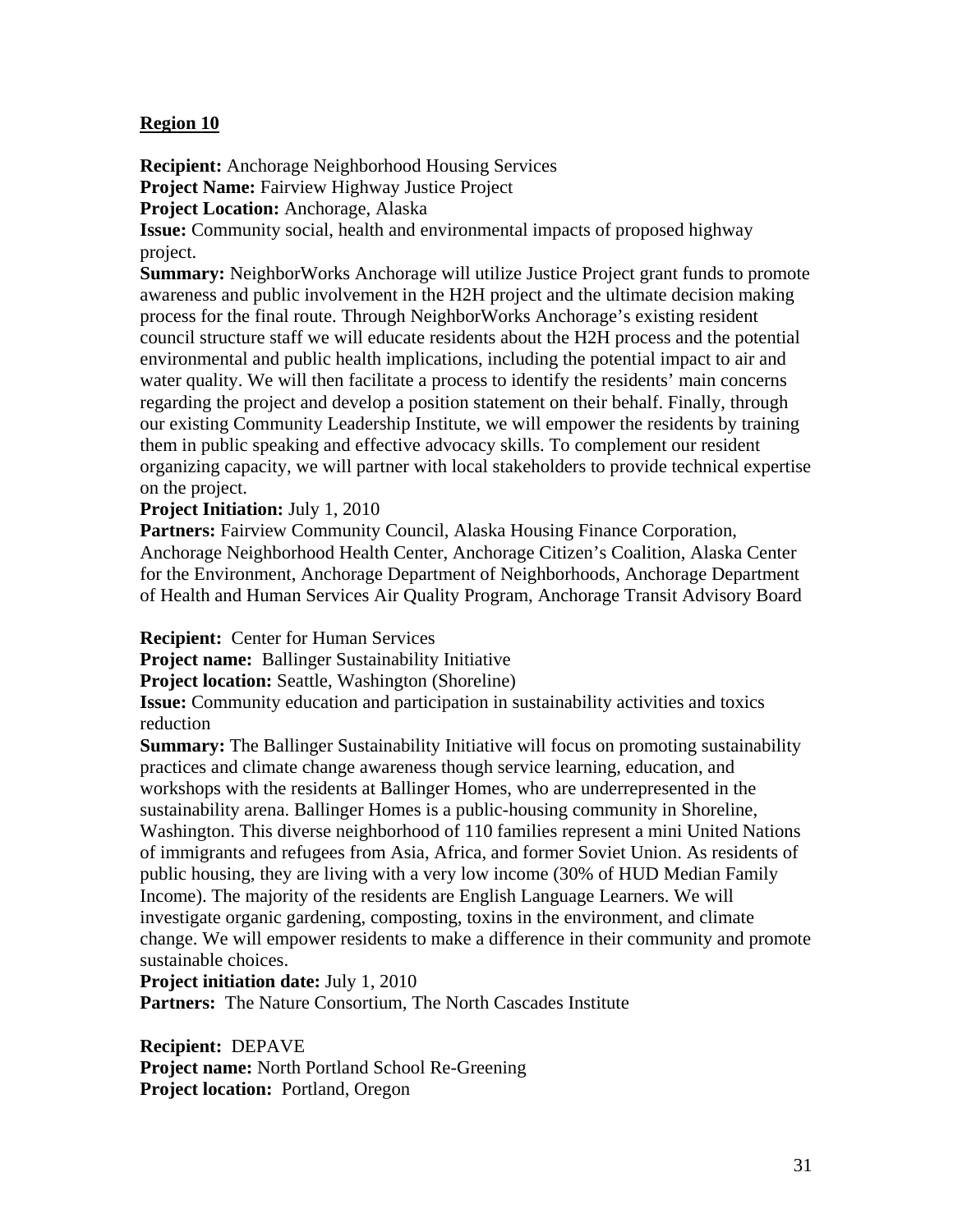**Issue:** Social and environmental impacts of heavily paved public spaces. **Summary:** Following on our successful 2007-9 re-greening efforts, DEPAVE will continue our high momentum community green space redevelopment efforts during 2010 with up to six additional de-paving projects working with a diverse array of partners. DEPAVE plans to use this present funding request from the EPA to match recently awarded grant monies from EMSWCD to re-green two North Portland schools; Portland Village School and Astor Elementary, with a combined impervious surface area footprint of 7,000 square feet. By replacing paved areas at both of the planned sites with playfields and native plantings, runoff rates will be reduced from 10% to 55%. The physical removal of asphalt from these sites will be completed by volunteers and will involve members of the local communities. Thus, the proposed de-paving projects will not only restore native soils, allow for on-site rainwater infiltration and beautify urban spaces, but will also serve as a method for community building and provide educational outreach opportunities. Through participation in these public greenspace redevelopment efforts community volunteers will gain education and inspiration for potential de-paving and regreening opportunities in their own backyards, multiplying the projects' benefits. **Project initiation date:** n/a

**Partners:** Verde, Multnomah Soil and Conservation District, Partners in Conservation

**Recipient:** Nez Perce Tribe,

**Project name:** Water Resources Protection Project

**Project location:** Nez Perce Reservation, Lapwai, Idaho

**Issue:** Destructive use of recreational vehicles in wetlands, meadows and other delicate aquatic habitats.

**Summary:** The Nez Perce Tribe Water Resources Division will conduct pre and post surveys regarding the communities' knowledge of water sustainability, quality and protection on Nez Perce reservation. We will solicit Nez Perce Tribe tribal youth to observe and document their experience and learning on the division's water projects (UST, LUST, Brownfields, TMDL, Solid Waste management, Water Utilities and waste water management, CWA-319-Nonpoint source and water quality monitoring effort) to develop an informational documentary video tool expressing the importance of changing demand, water efficiency, quality and protection for Tribal members and reservation communities. Through this tool, the tribe will have a better understanding of our water and its attributes in the home, environment and understand the Tribe's continuing work on improving for water quality for future generations.

#### **Project initiation date:** July 1, 2010

**Partners:** Nez Perce Tribe Boys and Girls Club, Nez Perce Tribe Nii Mii Puu Helath Clinics in Lapwai and Kamiah, Nez Perce Tribe Natural Resources/Environmental Programs, US Forest Service, US Fish and Wildlife Service, Nez Perce Reservation School Districts

**Recipient:** Nooksack Salmon Enhancement Association

**Project name:** Common Waters/Common Roots

**Project location:** Eight Watersheds in Whatcom County, Washington (Bellingham) **Issue:** Cultural and watershed impacts of invasive species on Tribes, communities and salmon.